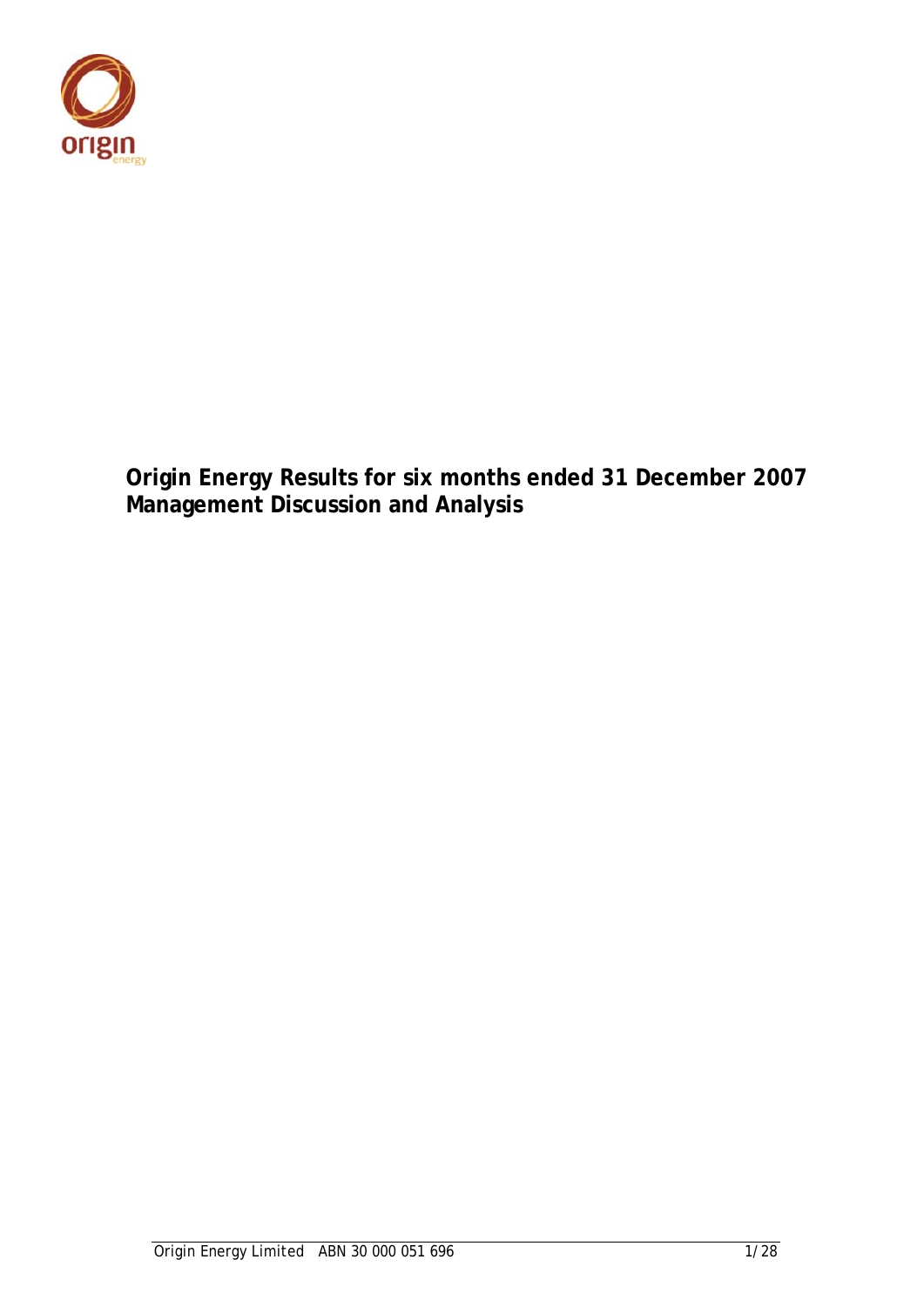# **Contents**

| 1.                 |      |                                                                     |                                                                  |  |  |  |
|--------------------|------|---------------------------------------------------------------------|------------------------------------------------------------------|--|--|--|
|                    | 1.1  |                                                                     |                                                                  |  |  |  |
|                    | 1.2  | Earnings per share - 38.3 cents per share, up 32%3                  |                                                                  |  |  |  |
|                    | 1.3  | Interim Dividend - 12 cps fully franked, up 20%3                    |                                                                  |  |  |  |
|                    | 1.4  |                                                                     |                                                                  |  |  |  |
|                    | 1.5  |                                                                     |                                                                  |  |  |  |
|                    | 1.6  |                                                                     |                                                                  |  |  |  |
| 2.                 |      |                                                                     |                                                                  |  |  |  |
| 3.                 |      |                                                                     |                                                                  |  |  |  |
|                    | 3.1  |                                                                     |                                                                  |  |  |  |
|                    | 3.2  |                                                                     |                                                                  |  |  |  |
|                    | 3.3  |                                                                     |                                                                  |  |  |  |
|                    | 3.4  |                                                                     |                                                                  |  |  |  |
|                    | 3.5  |                                                                     |                                                                  |  |  |  |
|                    | 3.6  |                                                                     |                                                                  |  |  |  |
|                    | 3.7  | Underlying Profit - \$200 million, 3% lower than prior half year  9 |                                                                  |  |  |  |
| $\boldsymbol{4}$ . |      |                                                                     |                                                                  |  |  |  |
| 5.                 |      |                                                                     |                                                                  |  |  |  |
| 6.                 |      |                                                                     |                                                                  |  |  |  |
| 7.                 |      |                                                                     |                                                                  |  |  |  |
|                    | 7.1  |                                                                     |                                                                  |  |  |  |
|                    | 7.2  |                                                                     |                                                                  |  |  |  |
| 8.                 |      |                                                                     |                                                                  |  |  |  |
| 9.                 |      |                                                                     |                                                                  |  |  |  |
| 10.                |      |                                                                     |                                                                  |  |  |  |
|                    | 10.1 |                                                                     |                                                                  |  |  |  |
|                    | 10.2 |                                                                     |                                                                  |  |  |  |
|                    | 10.3 |                                                                     |                                                                  |  |  |  |
|                    | 10.4 |                                                                     |                                                                  |  |  |  |
|                    | 10.5 |                                                                     |                                                                  |  |  |  |
| 11.                |      |                                                                     |                                                                  |  |  |  |
|                    |      |                                                                     | Appendix 1 - Reconciliation of Statutory to Underlying Profit 28 |  |  |  |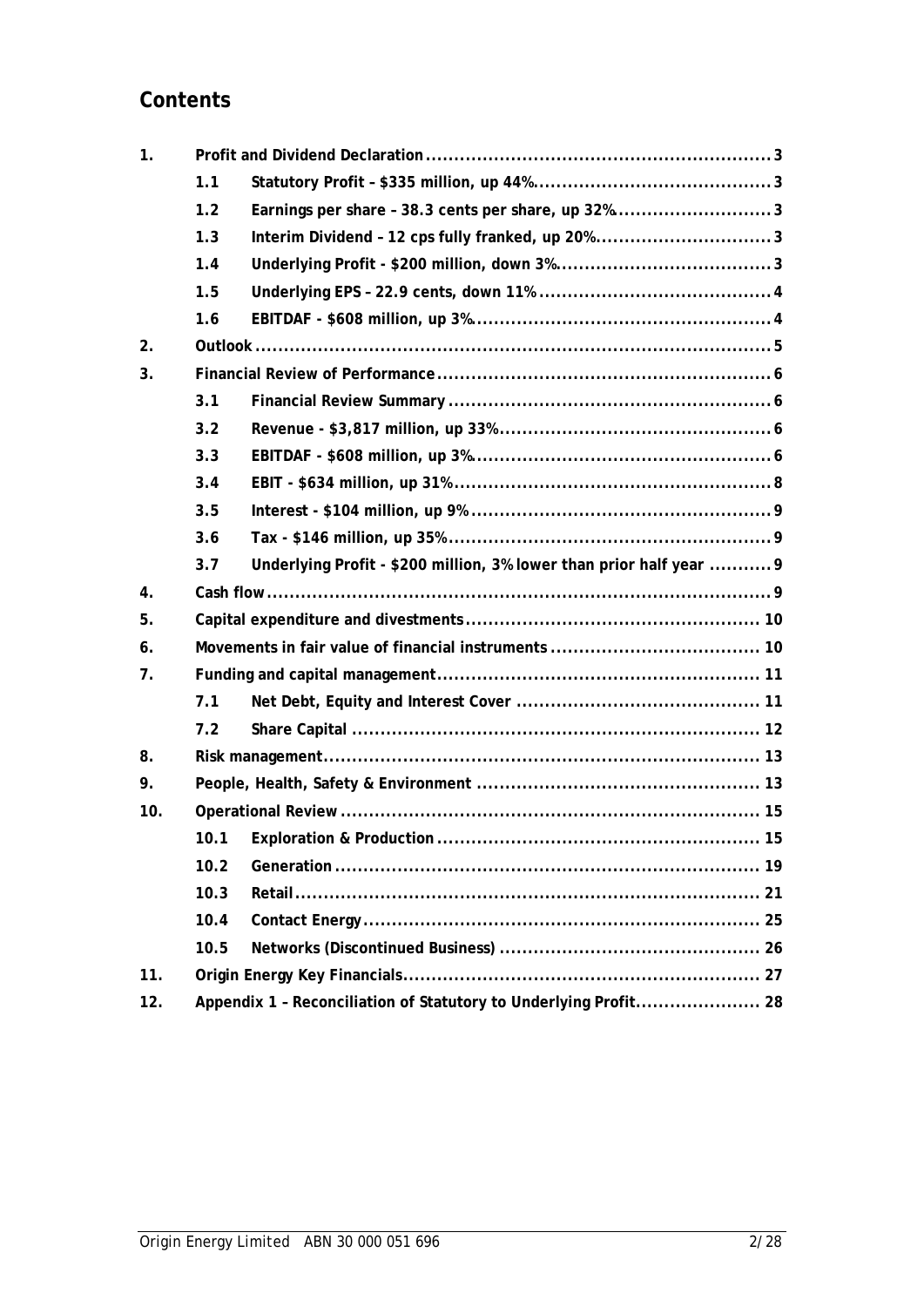## **Report for the six months ended 31 December 2007 Management Discussion and Analysis**

All figures in this report relate to businesses of the Origin Energy Limited Group ("Origin" or "the Company") for the six months ended 31 December 2007 compared with the six months ended 31 December 2006 (the "prior half year"), except where otherwise stated. All reference to \$ is a reference to Australian dollars unless specifically marked otherwise. Individual items and totals are rounded to the nearest appropriate number or decimal. Some totals may not add down the page due to rounding of individual components.

## **1. Profit and Dividend Declaration**

## **1.1 Statutory Profit – \$335 million, up 44%**

Origin reported a net profit after tax and minority interests ("Statutory Profit") of \$335 million for the six months ended 31 December 2007, an increase of 44% compared with \$233 million reported in the prior half year.

## **1.2 Earnings per share – 38.3 cents per share, up 32%**

Basic earnings per share (EPS) calculated from Statutory Profit increased 32% to 38.3 cents per share (cps) from 29.0 cps in the prior half year, on an expanded weighted average capital base of 874 million shares, up 8% from 805 million in the prior half year.

### **1.3 Interim Dividend – 12 cps fully franked, up 20%**

An interim fully franked dividend of 12 cps will be paid on 4 April 2008 to shareholders of record on 11 March 2008. This compares with 10 cents in the prior half year, an increase of 20%. Origin shares will trade ex-dividend from 5 March 2008. The Dividend Reinvestment Plan will apply to the current dividend without discount.

This represents a dividend payout ratio of 31% of Statutory EPS, and a dividend payout ratio of 52% based on Underlying EPS.

## **1.4 Underlying Profit - \$200 million, down 3%**

The Statutory Profit for Origin contains the impact of a number of significant items as outlined in the table below. This includes the following impacts on profit (after tax and minority interests):

- positive impacts from:
	- o the sale of the Networks business (\$147 million);
	- o the sale of geothermal assets in New Zealand (\$9 million); and
- reductions to profit from:
	- o the net impact of fair value adjustments of financial instruments (\$9 million in total);
	- o charges on retirement of the New Plymouth Power Station in New Zealand (\$9 million); and
	- o one-off costs associated with the purchase of Sun Retail (\$4 million).

These significant items provide an overall benefit of \$134 million after tax and the elimination of minority interests.

The profit after tax and minority interests and before significant items ("Underlying Profit") for Origin for the half year ended 31 December 2007 was therefore \$200 million.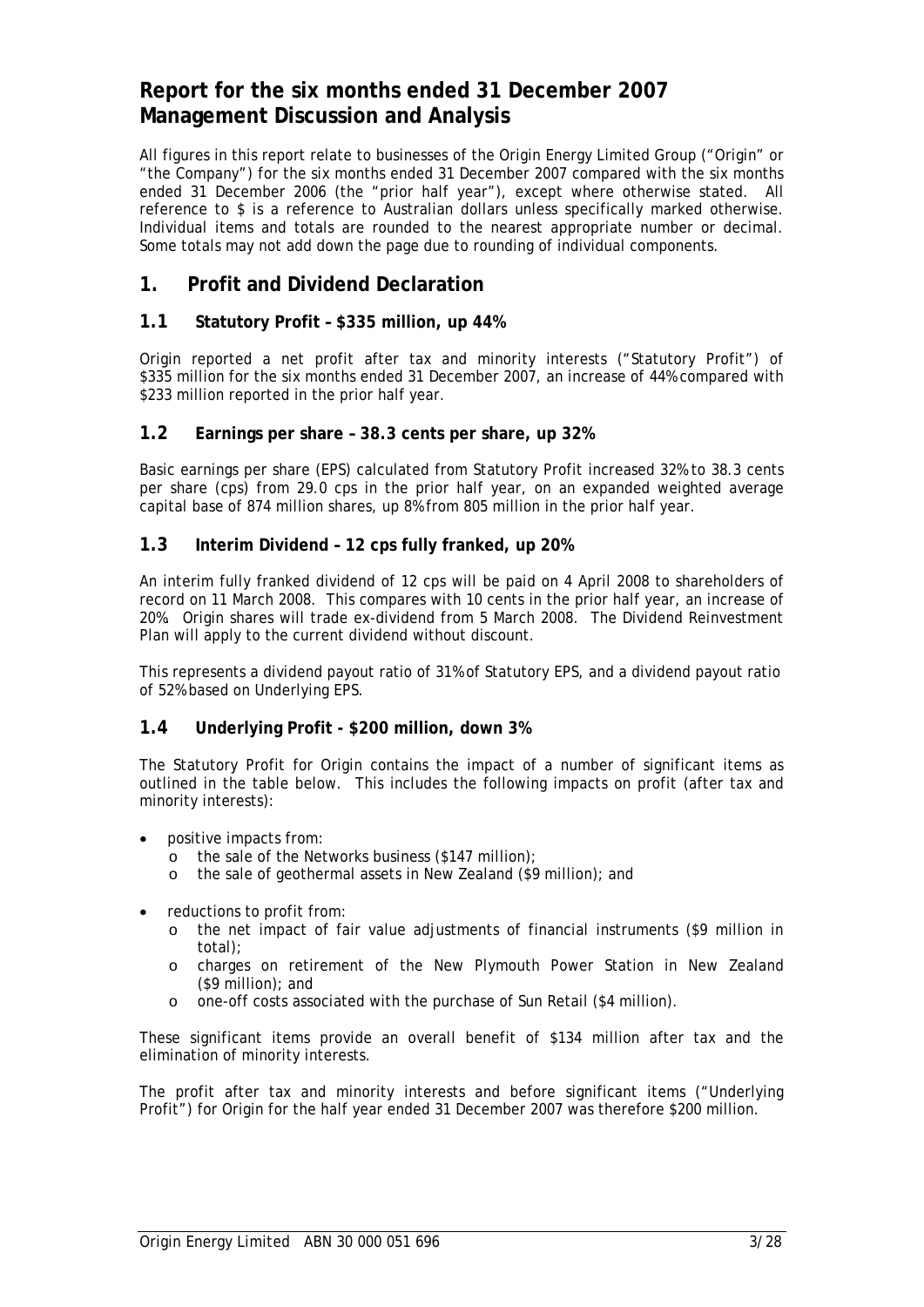Origin's Statutory Profit for the six months to 31 December 2006 also contained a number of one-off significant items, including positive impacts from:

- changes in the fair value of financial instruments (\$12 million); and
- a payment received on termination of the Mt Stuart power purchase agreement (PPA) with Enertrade (\$14 million).

When these positive adjustments, which total \$26 million after tax, are subtracted from the Statutory Profit of \$233 million the Underlying Profit for the six months to 31 December 2006 is \$207 million.

Origin's Underlying Profit therefore decreased 3% half year to half year from \$207 million to \$200 million, as indicated in the table below:

|                                             | Dec 2007                     |             | Dec 2006                     |             |                  |
|---------------------------------------------|------------------------------|-------------|------------------------------|-------------|------------------|
|                                             | Impact<br>After<br>Tax & OEI | <b>NPAT</b> | Impact<br>After<br>Tax & OEI | <b>NPAT</b> | Change<br>$(\%)$ |
| Statutory Profit (\$millions)               |                              | 334.7       |                              | 233.2       | 44               |
| Significant items                           |                              |             |                              |             |                  |
| <b>Asset Sales</b>                          |                              |             |                              |             |                  |
| - Networks                                  | 147.3                        |             |                              |             |                  |
| - Mokai geothermal assets                   | 9.3                          |             |                              |             |                  |
| Changes in FV of financial instruments      |                              |             |                              |             |                  |
| - Commodity instruments                     | (9.8)                        |             | 9.7                          |             |                  |
| - Financing instruments                     | 0.6                          |             | 2.7                          |             |                  |
| Retirement of New Plymouth Power<br>Station | (9.2)                        |             |                              |             |                  |
| Sun Retail one-off costs                    | (3.7)                        |             |                              |             |                  |
| Termination of Mt Stuart PPA                |                              |             | 13.7                         |             |                  |
| Total significant items                     | 134.4                        | (134.4)     | 26.1                         | (26.1)      |                  |
| <b>Underlying Profit</b>                    |                              | 200.3       |                              | 207.1       | (3)              |
| Statutory EPS (cents per share)             |                              | 38.3        |                              | 29.0        | 32               |
| Underlying EPS (cents per share)            |                              | 22.9        |                              | 25.7        | (11)             |

#### **Reconciliation of Statutory and Underlying Profit**

A more detailed reconciliation of Statutory to Underlying Profit is provided in Appendix 1.

## **1.5 Underlying EPS – 22.9 cps, down 11%**

Basic EPS calculated on the Underlying Profit decreased by 11% from 25.7 cps to 22.9 cps on an expanded capital base of 874 million shares.

## **1.6 EBITDAF - \$608 million, up 3%**

To provide a clearer understanding of its operational performance Origin adopted the measure EBITDAF in June 2007. EBITDAF reports earnings before interest, tax, depreciation, amortisation, significant items and the impact of fair value changes to financial instruments (EBITDAF).

To best compare the operational performance of the business with the prior half year all comparisons of EBITDAF will reference continuing businesses only. The prior half year therefore excludes the contribution from the Networks business, the sale of which was settled in two tranches on 29 June and 2 July 2007.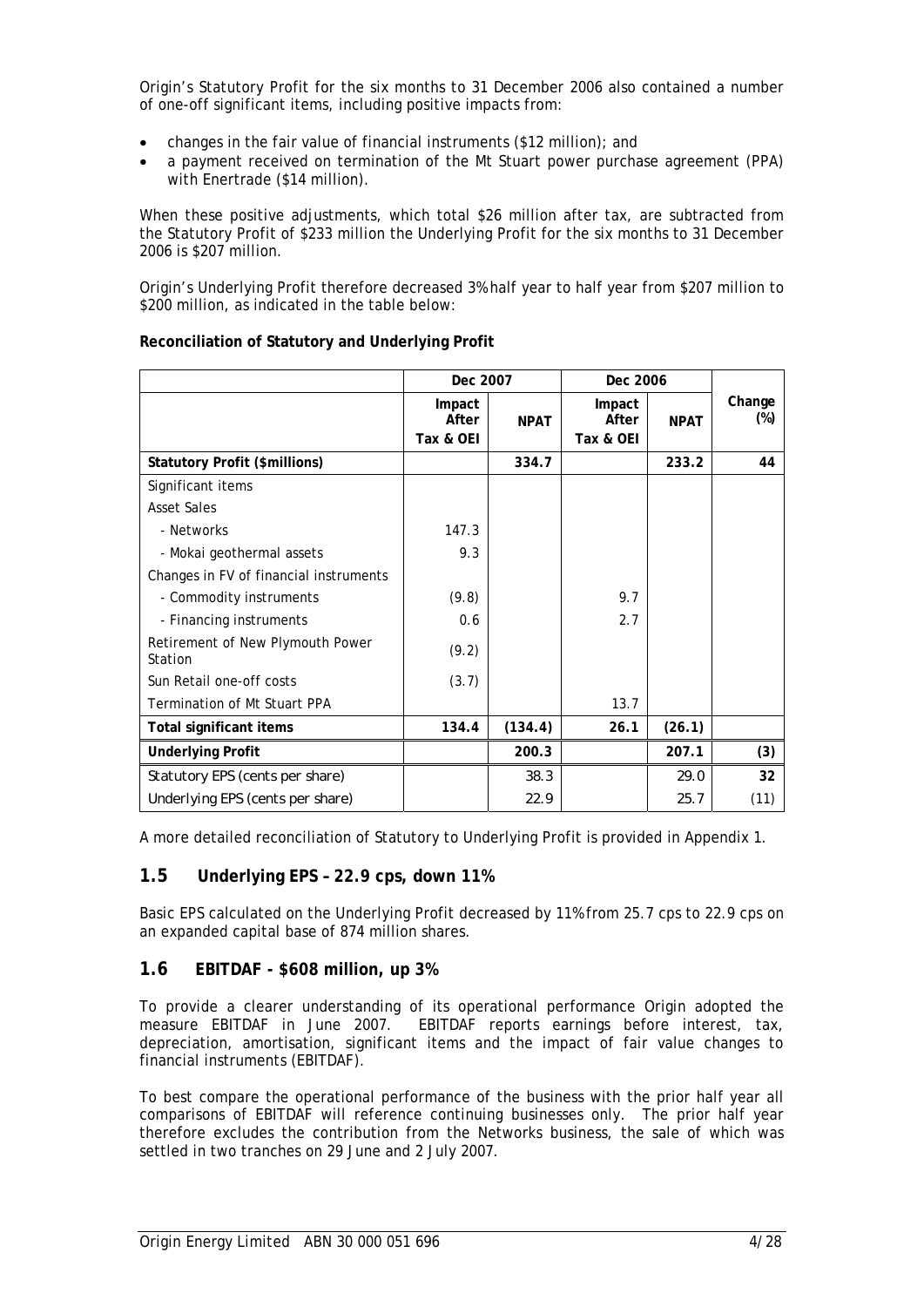EBITDAF for the half year to 31 December 2007 was \$608 million, a 3% increase compared with the EBITDAF from continuing businesses of \$590 million last half year.

The main factors impacting EBITDAF were higher exploration expenses in the Exploration and Production segment, the transition of the Mt Stuart Power Station from an externally contracted to an internally contracted plant, and the acquisition of Sun Retail - the contribution of which was partially offset by significant increases in the wholesale cost of energy purchases across Origin's entire Retail business.

Further details are available in Section 3.3 and Section 10.

# **2. Outlook**

Conditions in wholesale electricity and gas markets were challenging in the first half of the financial year. Based on performance for the first two months of the second half and the continuation of current market conditions the Company expects a stronger second half due to:

- an expected decrease in the wholesale cost of electricity as already observed in the National Electricity Market (NEM) in the first two months of the second half;
- a return to more traditional levels of volatility in the NEM as already observed since October 2007, providing returns on Origin's electricity cap instruments;
- tariff increases for electricity and gas awarded in the Victorian market from 1 January 2008;
- the commencement of contribution to earnings from the Otway Gas Project in March 2008;
- further increases in CSG production servicing existing contracts in Queensland; and
- an increased contribution from Contact Energy due to higher wholesale electricity prices in New Zealand.

For these reasons Origin believes that it should deliver an increase in underlying net profit after tax for the current financial year of at least 15%.

Origin is continuing to undertake significant capital expenditure programs in its Exploration and Production and Generation businesses. The offshore phase of the Kupe Gas Project has progressed to schedule and while recent heavy rains in Queensland are delaying some aspects of construction associated with CSG and power station developments in that State, this is not expected to materially impact completion schedules. The completion of the Otway Gas Project, together with these growth projects, will progressively add to the cash flow and earnings of the Company over the next few years.

The Company continues to secure a number of options for the development of low emission technologies. This has included investments in geothermal and wind projects in both Australia and New Zealand and continuing investments in the commercialisation of its SLIVER® solar photovoltaic technology.

Recent additions to the Company's debt facilities, together with strong cash flow, see the Company well placed to continue to access funds for its ongoing development and growth.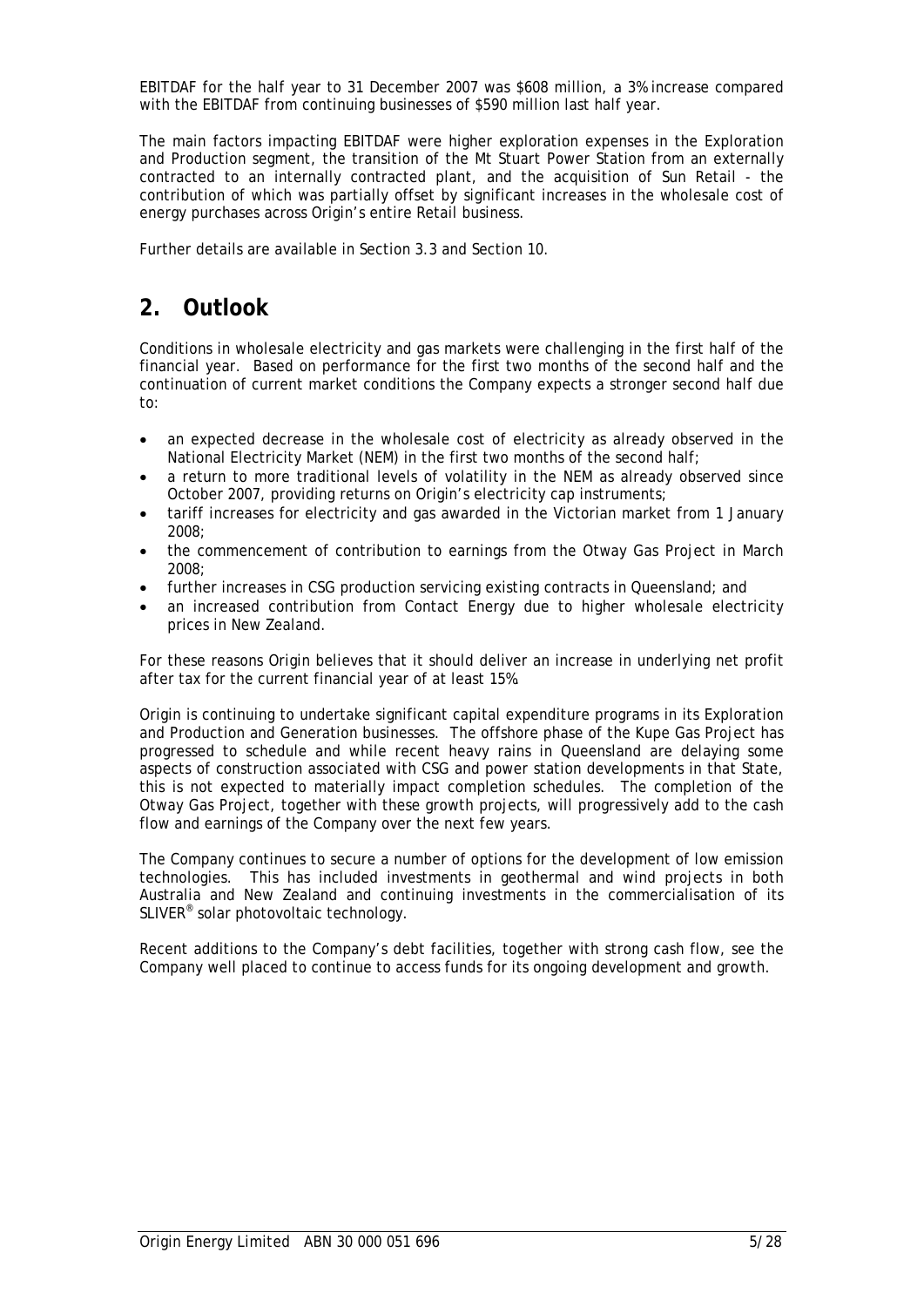## **3. Financial Review of Performance**

## **3.1 Financial Review Summary**

| Half year ended 31 December                                   | 2007<br>$(\$m)$ | 2006<br>$(\$m)$ | Change<br>(%) |
|---------------------------------------------------------------|-----------------|-----------------|---------------|
| Total external revenue                                        | 3,817           | 2,865           | 33            |
| <b>EBITDAF</b>                                                | 608             | 590             | 3             |
| EBIT                                                          | 634             | 482             | 31            |
| Net profit after tax before elimination of minority interests | 384             | 286             | 34            |
| Minority interests                                            | (49)            | (53)            | 6             |
| <b>Statutory Profit</b>                                       | 335             | 233             | 44            |
| Significant items                                             | (134)           | (26)            | n/a           |
| <b>Underlying Profit</b>                                      | 200             | 207             | (3)           |
| Basic earnings per share on Statutory Profit (cents)          | 38.3            | 29.0            | 32            |
| Basic earnings per share on Underlying Profit (cents)         | 22.9            | 25.7            | (11)          |
| Free cash flow <sup>1</sup>                                   | 259             | 267             | (3)           |
| Capital expenditure                                           | 714             | 320             | 123           |
| OCAT Ratio <sup>2</sup> - 12 months to 31 December            | 11.8%           | 12.2%           | n/a           |
| Adjusted [net debt/(debt + equity)] <sup>3</sup>              | 38%             | 36%             | n/a           |

## **3.2 Revenue - \$3,817 million, up 33%**

Total external revenue increased by \$952 million or 33% to \$3,817 million.

This primarily reflected higher revenues from the Retail segment after the acquisition of Sun Retail, higher revenues from Contact Energy and record revenues from the Exploration and Production segment.

Higher revenues in the Retail business were partially offset by an \$879 million increase in the cost of goods sold, reflecting increased volumes of energy purchased following the acquisition of Sun Retail and record high average prices in the NEM in response to drought conditions across eastern Australia.

## **3.3 EBITDAF - \$608 million, up 3%**

For the half year to 31 December 2007 EBITDAF was \$608 million, a 3% increase from the prior half year EBITDAF of \$590 million.

The segment contributions to this result are presented in the following table:

-

<sup>1</sup> Free cash flow is defined here as cash available to fund distributions to shareholders and growth capital. It includes deductions for stay-in-business capital, interest and tax.

<sup>&</sup>lt;sup>2</sup> OCAT Ratio = (OCAT - interest tax shield) / funds employed excluding capital work in progress for calendar year 2007 and 2006 respectively.

 $3$  Excludes the impact of mark-to-market impacts on net debt and on equity (see Section 7.1).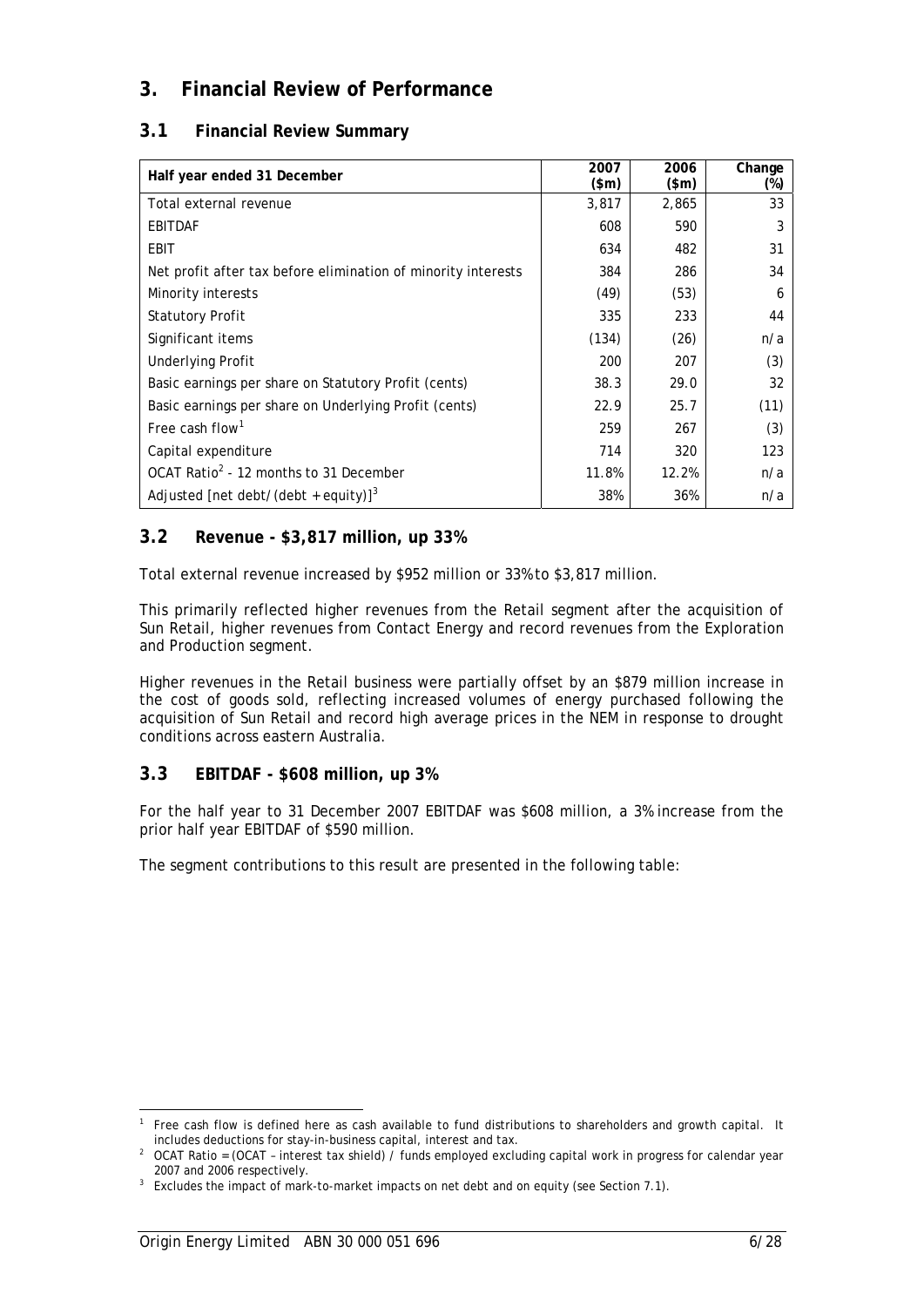**Earnings before interest, tax, depreciation, amortisation, significant items and change in fair value of financial instruments – EBITDAF** 

| Half year ended 31 December          | 2007<br>$(\$m)$ | 2006<br>(\$m) | Change<br>(%) |
|--------------------------------------|-----------------|---------------|---------------|
| <b>Exploration &amp; Production</b>  | 133             | 140           | (5)           |
| Generation                           | 28              | 46            | (38)          |
| Retail                               | 201             | 166           | 21            |
| <b>Contact Energy</b>                | 246             | 238           |               |
| <b>Networks</b>                      |                 | 16            | n/a           |
| Adjustment for discontinued business |                 | (16)          | n/a           |
| <b>EBITDAF</b>                       | 608             | 590           | 3             |

To best compare operation performance across the two half year periods EBITDAF is reported here on the basis of continuing businesses. This requires the elimination of the contribution from the Networks business in the half year to 31 December 2006 which made no contribution to Origin's EBITDAF in the half year to 31 December 2007. When the Networks business was sold some associated assets from the Generation and Retail businesses were included in the sale, resulting in minor adjustments to the EBITDAF for these businesses, compared with the information reported at this time last year. Significant Items are not included in EBITDAF.

**Exploration & Production** EBITDAF decreased 5% from \$140 million to \$133 million, approximately in line with an increase in exploration expenses of \$9 million under the successful efforts policy from \$7 million in the prior half year to \$16 million this half year.

Growth in contribution from Origin's CSG and BassGas assets more than offset the expected decline in Origin's more mature production assets, particularly the Cooper and Perth basins. Further details are available in Section 10.1.

**Generation** EBITDAF decreased \$18 million or 38% from \$46 million to \$28 million. Operating performance of the business was steady and the reduction in EBITDAF reflects the transition of the Mt Stuart power station from being externally contracted with Enertrade under a PPA to being contracted internally to Origin's Retail division. Under the Enertrade PPA a Compensation for Shortage of Energy Requested (CSER) payment of \$17.5 million was received in the prior half year to offset lower electricity sales and was in addition to capacity payments. However, consistent with the treatment of Origin's other internally contracted plant in the current half year Mt Stuart receives only a standard capacity payment from the Retail segment to cover its cost of capital. Revenues and costs resulting from its operation accrue to the Retail segment. Generation earnings have therefore reduced by approximately the value of the CSER payment of \$17.5 million. Further details are available in Section 10.2.

In **Retail,** EBITDAF grew by \$34 million or 21% from \$166 million to \$201 million. This was primarily due to a six month contribution from Sun Retail, which was in line with expectations under prevailing market conditions. Drought conditions across eastern Australia resulted in a significant increase in energy purchasing costs across Origin's entire gas and electricity retailing business during the half year, resulting in lower contributions from Origin's existing business and partially offsetting the positive impact from Sun Retail.

Despite having to manage an increased number of churning customers the Company reduced its average cost to serve for its gas and electricity business from around \$61 to \$53 per account for the half year and increased its combined natural gas and electricity customer account numbers by 4,000. This included an increase in dual fuel accounts of approximately 48,000 and an increase in customers signed to green products of 93,000 to over 361,000 accounts. Further details are available in Section 10.3.

**Contact Energy** contributed \$246 million to EBITDAF, 4% higher than the \$238 million recorded at this time last half year. This was primarily due to a six month contribution from the Rockgas LPG business and increased contribution from both the energy retailing and power generation businesses. Further details are available in Section 10.4.

The sale of Origin's **Networks** business was settled in two tranches on 29 June 2007 and 2 July 2007. It is reported as a discontinued business within this result. Further details are available in Section 10.5.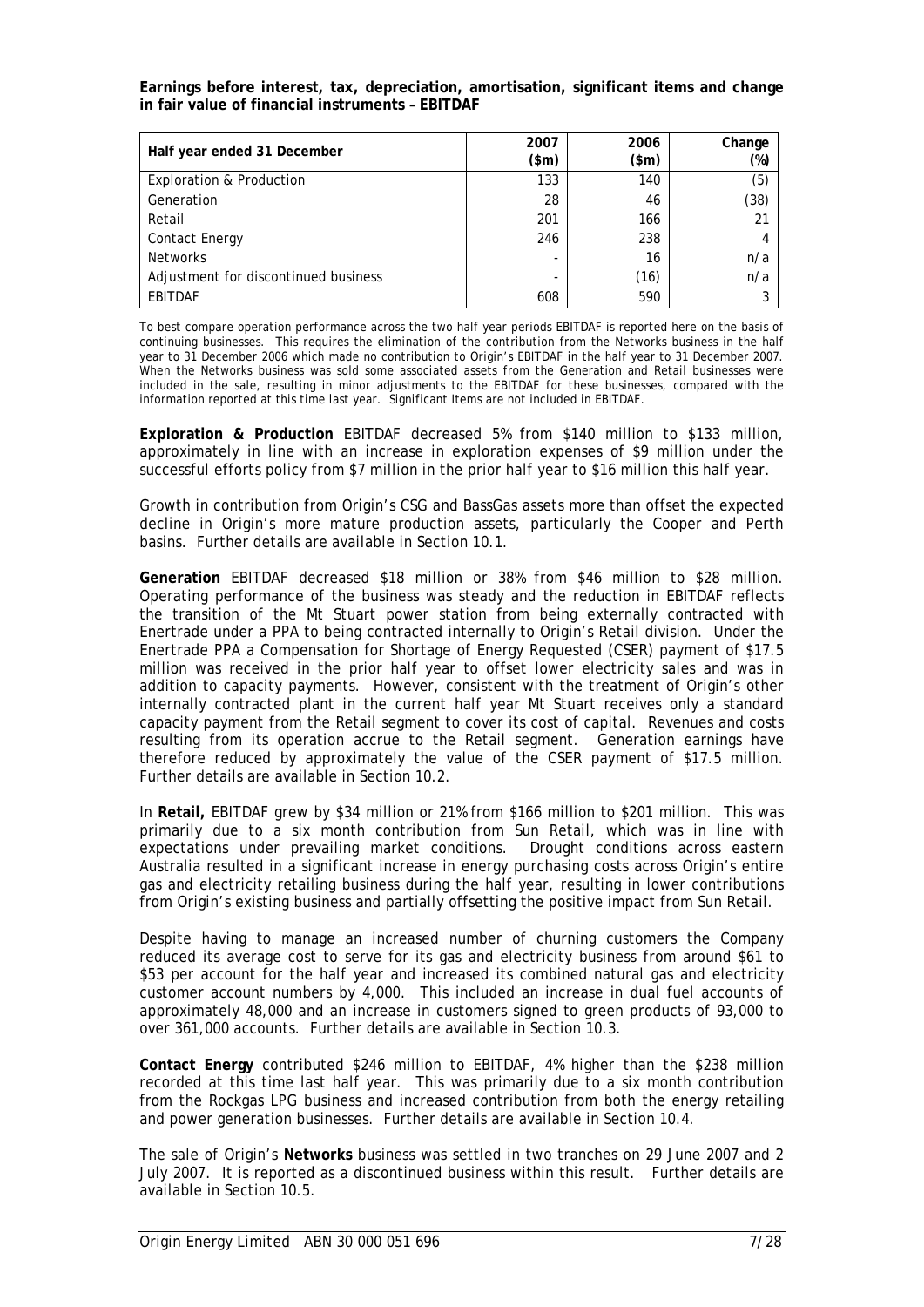## **3.4 EBIT - \$634 million, up 31%**

A number of items are recorded between EBITDAF and EBIT, as identified in the table below:

| Half year ended 31 December                                  | 2007<br>(\$m, before)<br>tax) | 2006<br>(\$m, before)<br>tax) |
|--------------------------------------------------------------|-------------------------------|-------------------------------|
| Changes in the fair value of commodity financial instruments | (14)                          | 14                            |
| Gain on sale of significant businesses and assets            | 243                           |                               |
| Retirement of New Plymouth Power Station                     | (27)                          |                               |
| Depreciation and amortisation expense                        | (171)                         | (157)                         |
| Other Significant Items                                      |                               |                               |
| - Sun Retail one-off costs                                   | (5)                           |                               |
| - Termination of Mt Stuart PPA                               |                               | 20                            |
| Total                                                        | 26                            | (124)                         |

Together these items provided a benefit of \$26 million in the half year to 31 December 2007, compared with a net expense of \$124 million in the prior half year. Consequently EBIT has increased 31% from \$482 million to \$634 million.

#### **Changes in the fair value of commodity financial instruments (expense of \$14 million)**

An expense of \$14 million is included in the Profit and Loss associated with the value of valid commodity hedging instruments which do not qualify for hedge accounting. This compares with a benefit of \$14 million last half year. Further explanation of the accounting treatment of these instruments is included in Section 6.

#### **Gain on sale of significant businesses and assets (benefit of \$243 million)**

During 2007 Origin concluded an agreement to sell its Networks business to APA Group for \$556 million. Settlement of the transaction took place in two tranches. Settlement for the sale of the SEA Gas Pipeline portion of this business was effected on 29 June 2007 and was included in the accounts for the financial year ended 30 June 2007. The sale of this asset for \$133 million resulted in a pre-tax profit on sale of \$114 million at that time. The settlement of the balance of the business for \$423 million took place on 2 July 2007, and resulted in a pre-tax profit of \$225 million which is brought to account in this half year.

In addition, Contact Energy disposed of interests in geothermal assets at Mokai in New Zealand for \$18 million, bringing the total gain for the sale of significant businesses and assets to \$243 million before tax and minority interests.

There was no similar benefit in the prior half year.

#### **Retirement of New Plymouth Power Station (expense of \$27 million)**

A charge of \$27 million has been made to the Profit and Loss for retirement of the New Plymouth power station in New Zealand. Asbestos cladding was discovered in a previously unreported location in the power station and following assessment of potential remediation costs it was determined to close the power station.

There was no similar charge in the prior half year.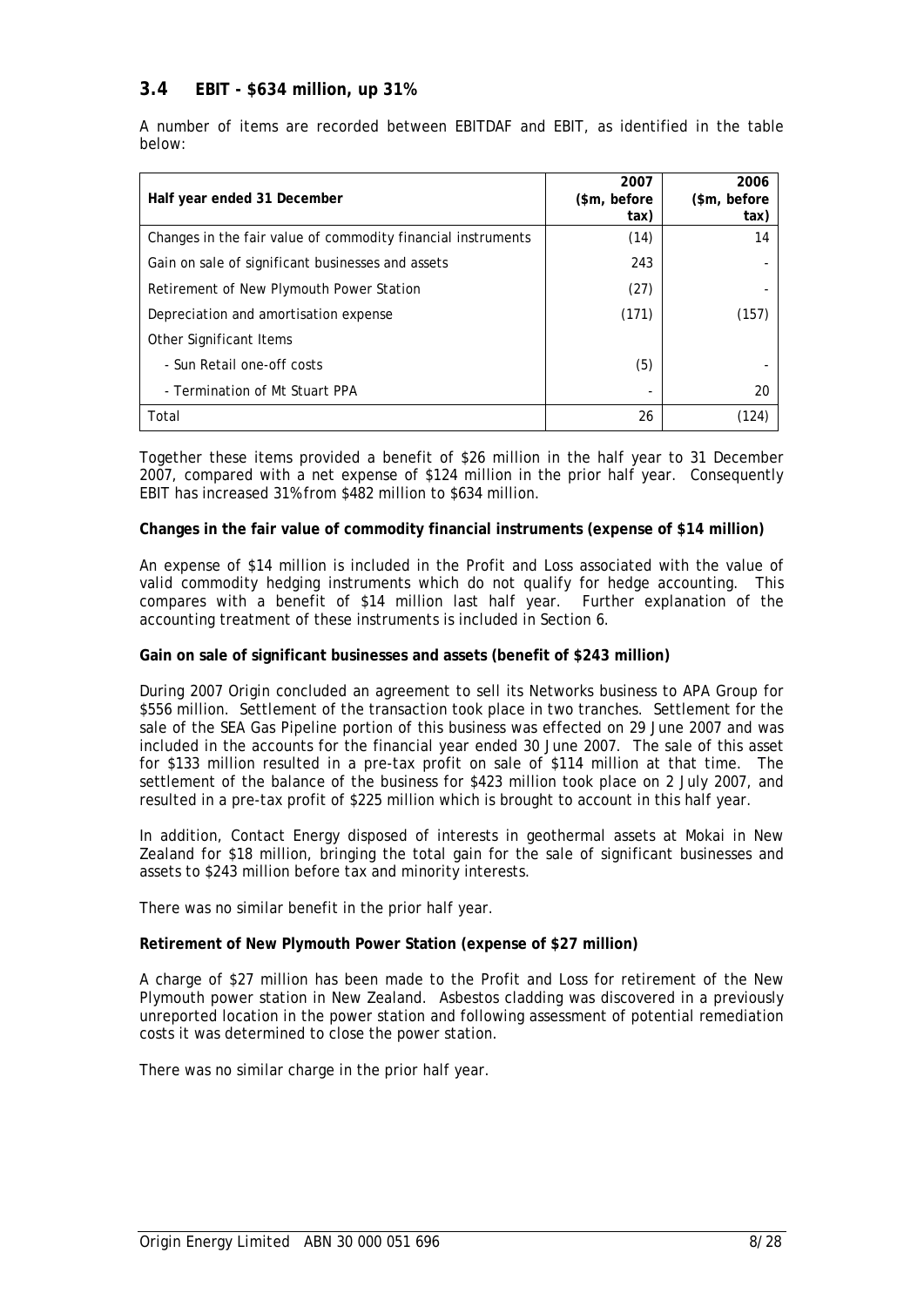### **Depreciation and amortisation expense (expense of \$171 million)**

Depreciation and amortisation expense increased by 9% to \$171 million compared with \$157 million in the prior half year. This primarily reflects a full six months of production from the BassGas development, the ramping up of production from the Spring Gully Project, and higher depreciation charges from Contact Energy.

### **Other Significant Items**

In the six months to 31 December 2007 expenses of \$5 million were incurred specifically in relation to the integration of the Sun Retail business and have been recognised as a significant item excluded from EBITDAF. This is further to an expense of \$14 million recognised as a significant item in the accounts for the year ended 30 June 2007.

In the six months to 31 December 2006 a one-off contract termination payment of \$20 million was received following termination of the Mt Stuart PPA with Enertrade.

## **3.5 Interest - \$104 million, up 9%**

Net financing costs for the half year were \$104 million, up 9% from \$96 million in the prior corresponding period. This was due to the increase in debt required to partially fund the acquisition of Sun Retail; higher interest expense as development projects – which previously had interest capitalised during construction – move into production; and higher average interest rates.

## **3.6 Tax - \$146 million, up 35%**

Tax expense for the half year was \$146 million, 35% higher than the \$108 million in the six months to 31 December 2006. Prima facie tax was higher reflecting the higher pre-tax profits. Approximately 53% of this tax expense is associated with the sale of the Networks business. The effective tax rate was 27.5%, in line with the effective tax rate in the prior corresponding period.

## **3.7 Underlying Profit - \$200 million, 3% lower than prior half year**

As outlined in Section 1.4 the Statutory Profit contains a number of significant items totalling \$134 million. Removing these items provides an Underlying Profit of \$200 million, 3% lower than the Underlying Profit of \$207 million last half year.

## **4. Cash flow**

The operating cash flow after tax was 5% higher than the prior half year at \$385 million compared to \$369 million. Improvements in working capital (\$28 million) and lower stay-inbusiness capital expenditure (\$9 million) were partially offset by an increase in prepayments for Renewable Energy Certificates (RECS) and hedging instruments.

Cash flow available for funding growth and distributions to shareholders (free cash flow) was \$259 million compared with \$267 million in the prior half year due to higher interest paid.

Average funds employed excluding capital on projects currently in development increased by 20% from 5,395 million to 6,473 million primarily as the result of the acquisition of Sun Retail.

As a result of the increase in cash flows and a larger increase in funds employed Origin's OCAT Ratio<sup>4</sup> for the calendar year 2007 decreased to 11.8%, from 12.2% in the prior year.

<sup>1</sup> 4 Origin uses the measure of operating cash flow after tax over average funds employed (referred to as the OCAT Ratio). OCAT is calculated from EBITDA as the primary source of cash contribution, but adjusted for stay-inbusiness capital expenditure, changes in working capital, non-cash items and tax paid. Funds employed are averaged over the calendar year and exclude capital on development projects.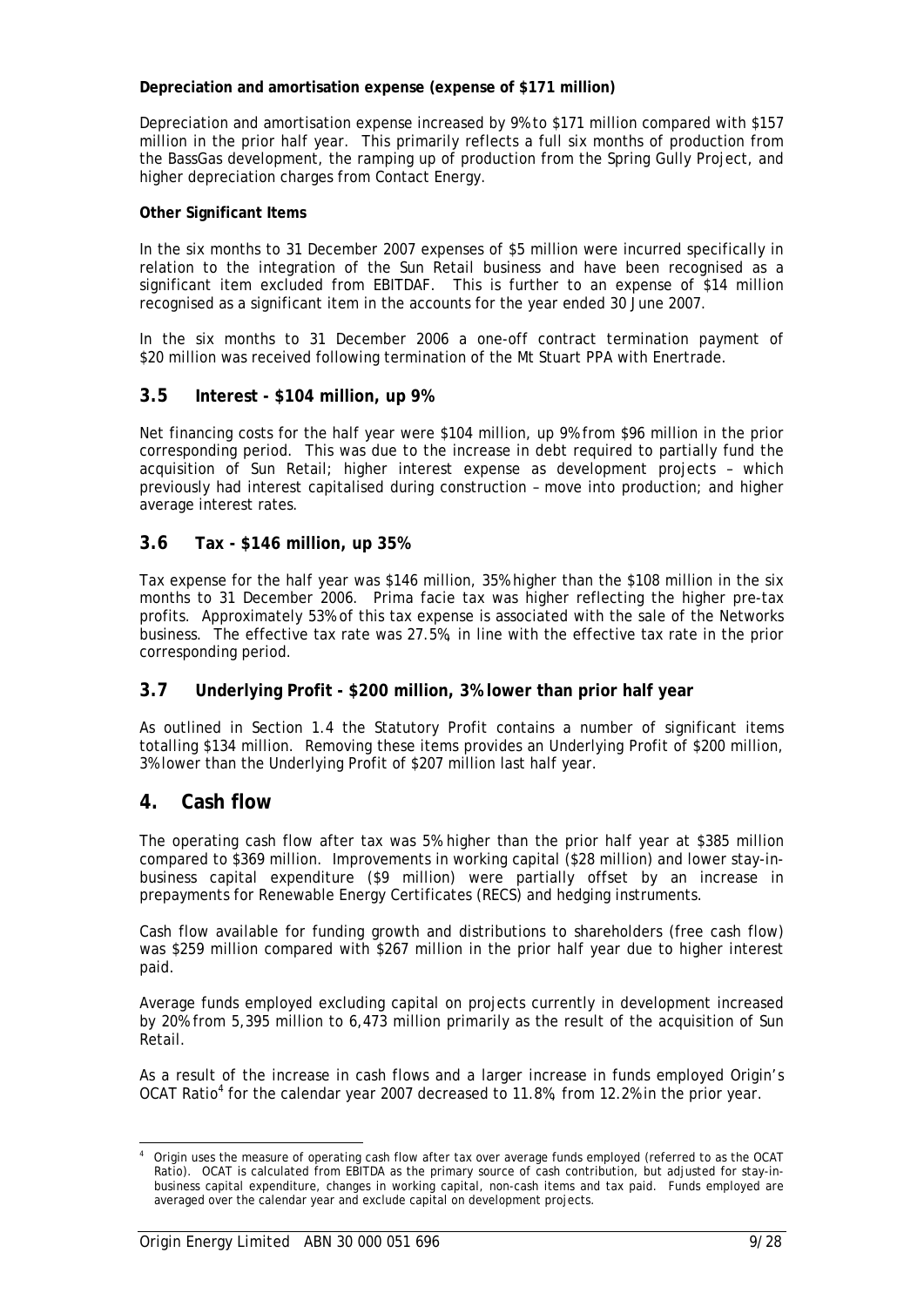## **5. Capital expenditure and divestments**

Capital expenditure on growth and stay-in-business projects was \$708 million.

Stay-in-business capital expenditure associated with the maintenance of ongoing operations was \$70 million of which \$33 million was attributable to Contact Energy, \$19 million related to Retail (customer systems and LPG), \$14 million related to Exploration and Production (predominantly the Cooper Basin) and \$4 million related to Generation.

Growth capital expenditure was \$638 million, 185% higher than in the prior corresponding period. This included expenditure on significant projects in the following areas:

- Generation Projects (\$144 million in total) including the Darling Downs power plant (\$110 million), expansion of the Quarantine power station (\$24 million), solar developments (\$9 million) and planning for other power projects;
- The Kupe Gas Project (\$122 million);
- CSG assets in Queensland (\$120 million);
- Geodynamics Joint Venture commitment of expenditure to prove geothermal technology and reserves (\$96 million);
- Contact Energy predominantly geothermal drilling (\$56 million);
- The offshore Otway Basin including the Thylacine and Geographe fields (\$28 million);
- Customer systems associated with the acquisition of Sun Retail (\$22 million); and
- Growth capital in the Cooper Basin (\$18 million).

Capital expenditure on acquisitions totalled \$6 million. This predominantly comprised the acquisition of options to develop a number of wind development sites from Epuron (\$4.5 million).

Total capital expenditure including acquisitions was \$714 million, compared with \$320 million last half year.

## **6. Movements in fair value of financial instruments**

Origin utilises a range of financial instruments and derivatives in order to manage the various price, interest rate and foreign exchange risks to which it is exposed. Due to the volatility of the energy markets in which Origin operates and the size of the transactions the company undertakes the accounting outcomes can have a significant impact on the financial results.

Under accounting standards hedges are deemed to either be "effective" and qualify for hedge accounting and recognition in the Equity Hedge Reserve, or are deemed "ineffective" and must be recognised in the Profit and Loss.

A hedge is deemed to be "effective" if the changes in fair value or cash flow of the hedged item and the hedging instrument offset each other, or if the hedge substantially offsets risk associated with the change in fair value of the hedged item. There must also be sufficient certainty with respect to the occurrence of the risk which is being offset for a hedge to qualify as "effective". "Ineffective" hedges are those instruments which, while they may be valid economic risk management instruments, do not meet the stringent criteria above.

Under these definitions some electricity cap products used by Origin to protect the Retail business from extreme price events are deemed to be ineffective, as the timing of potential events they protect against cannot be predicted with sufficient certainty.

The following tables summarise the key balances at 31 December 2007 and compares them with balances at the beginning of the period on 30 June 2007: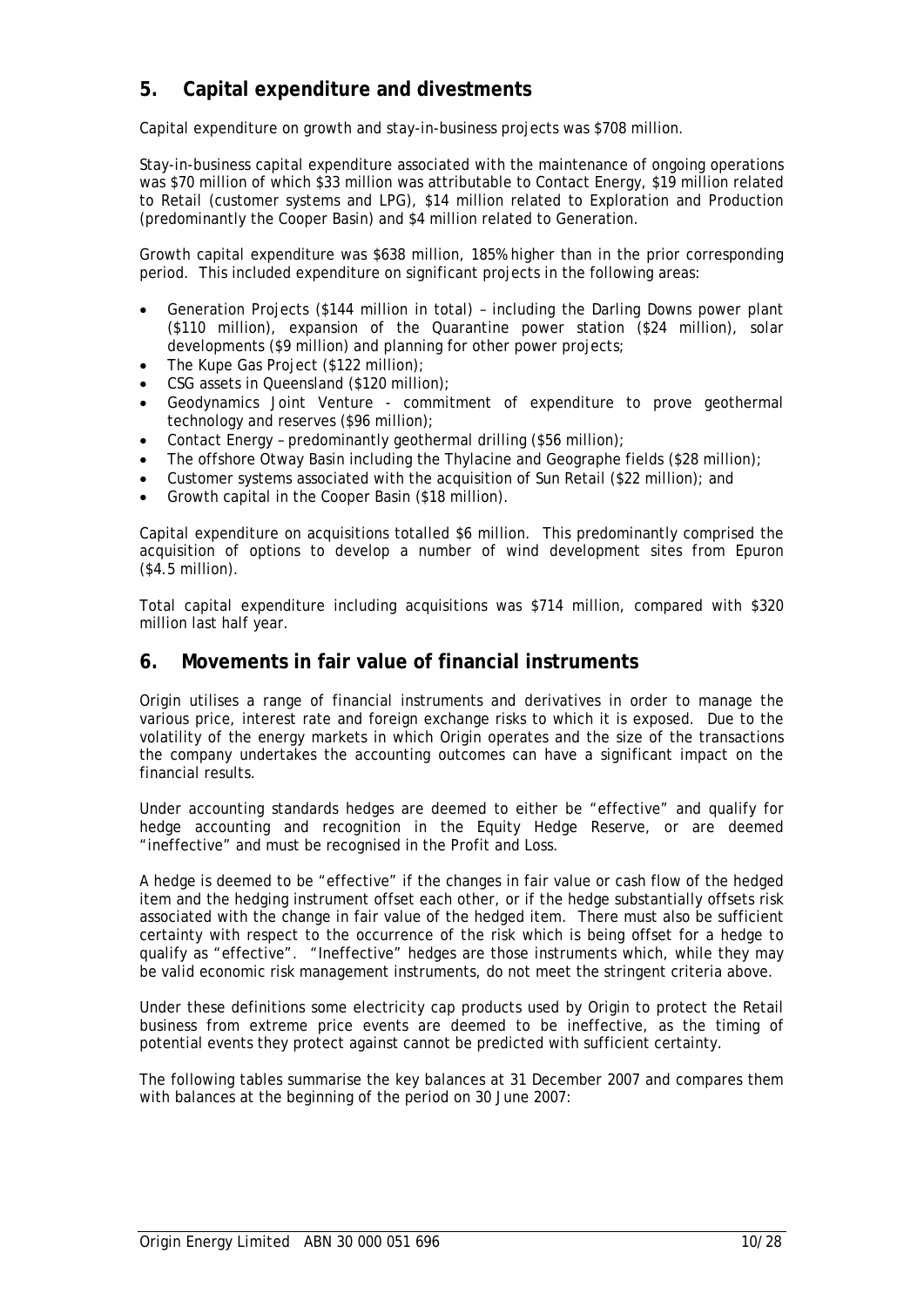### **Summary of movements in financial instruments**

| <b>Balance Sheet</b>      | Net Assets (\$m) | Change    |          |
|---------------------------|------------------|-----------|----------|
|                           | 31-Dec-07        | 30-Jun-07 | (\$m)    |
| Commodity Risk Management | 914              | 3,301     | (2, 387) |
| <b>Contact Energy</b>     | (138)            | (258)     | 120      |
| Treasury and Other        | (126)            | (13)      | (113)    |
| <b>Origin Total</b>       | 650              | 3,030     | (2, 380) |

| Reconciliation of Balance Sheet and Profit and Loss items<br>associated with movements in financial instruments | $(\text{5m})$ | (\$m)    |
|-----------------------------------------------------------------------------------------------------------------|---------------|----------|
| Change in net assets                                                                                            |               | (2,380)  |
| Recognition of "effective" instruments in Balance Sheet                                                         |               | (2, 367) |
| Recognised in Equity (Hedge Reserve post tax)                                                                   | (1,657)       |          |
| Recognised in Deferred Tax Liability                                                                            | (710)         |          |
| Recognition of "ineffective" instruments in Profit and Loss                                                     |               | (13)     |

The fair value of financial instruments as measured against market prices is recorded in the balance sheet in the derivative asset and derivative liability balances. Historically high forward prices of electricity at 30 June 2007 resulted in a large increase in the fair value of commodity risk management instruments at that time. Subsequent softening of the forward contract prices has resulted in a decrease in the fair value of these financial instruments, with Origin recording a net decrease of \$2,387 million in the half year. Including the impact of other financial instruments and consolidating Contact Energy the period-on-period decrease in net assets associated with changes in value of derivatives is \$2,380 million.

These changes in value are either recognised in Equity (Hedge Reserve) or the Profit and Loss each period. The total period-on-period decrease in the value of derivatives which qualify for hedge accounting is \$2,367 million (pre-tax) and is recognised in the Hedge Reserve in Equity. The pre-tax decrease is partially offset by a decrease in Deferred Tax Liability of \$710 million, resulting in an after tax decrease in the Hedge Reserve of \$1,657 million.

The balance of \$13 million (pre-tax) is recognised as an expense in the Profit and Loss and is associated with the value of valid hedging instruments which either do not qualify for hedge accounting or are assessed to contain an element of "ineffectiveness" under the accounting standards. These relate primarily either to the Company's commodity risk management activities associated with electricity purchasing costs (as described earlier in this Section 6) or to interest rate and foreign exchange risk management.

## **7. Funding and capital management**

## **7.1 Net Debt, Equity and Interest Cover**

Under accounting standards net debt for the consolidated entity increased 37% from \$2,090 million at 31 December 2006 to \$2,855 million at 31 December 2007. The calculation of net debt includes mark-to-market adjustments of \$316 million (\$332 million in the prior half year) which act to reduce the net debt quoted. Excluding these mark-to-market adjustments, the "adjusted net debt" for the Company was \$3,171 million at 31 December 2007 (\$2,422 million at 31 December 2006), an increase of 31% and best reflects the underlying debt position of the Company.

The equity of the Company has increased from \$4,504 million at 31 December 2006 to \$5,660 million at 31 December 2007. This includes a net increase in the Hedge Reserve and Available for Sale Reserve of \$437 million primarily due to changes in the fair value of financial instruments. Removing the effects of this change in fair value, the "adjusted equity" of shareholders has increased by \$711 million from \$4,357 million to \$5,076 million.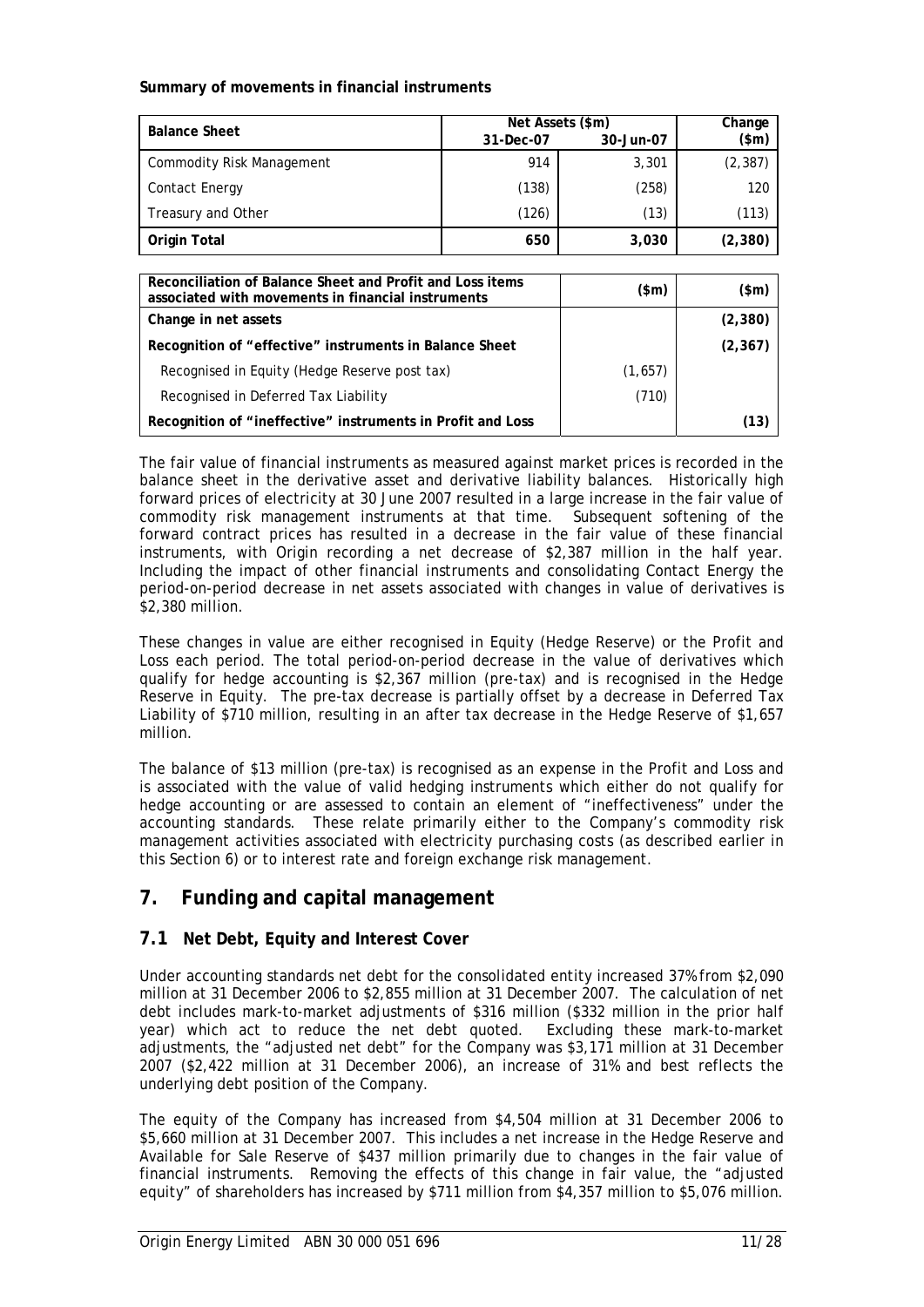This reflects an increase in issued capital of \$130 million, an increase in retained earnings of \$411 million, and an increase in minority interests (predominantly in Contact Energy) of \$179 million.

The following table provides two different calculations of the Net Debt to Net Debt plus Equity ratio as discussed above.

### **Calculation of Net Debt to Debt plus Equity as reported in the Interim Financial Report:**

| 31 December                  | 2007<br>\$m\$ | 2006<br>$(\$m)$ | Change<br>$(\%)$ |
|------------------------------|---------------|-----------------|------------------|
| Net debt as reported         | 2,855         | 2,090           | 37               |
| Equity as reported           | 5,660         | 4.504           | 26               |
| Net debt/(net debt + equity) | 34%           | 32%             |                  |

**Calculation of Adjusted Net Debt to (Net Debt plus Equity) - excluding fair value impacts:** 

| 31 December                             | 2007<br>$(\$m)$ | 2006<br>$(\$m)$ | Change<br>$(\%)$ |
|-----------------------------------------|-----------------|-----------------|------------------|
| Adjusted net debt                       | 3,171           | 2,422           | 31               |
| Adjusted equity                         | 5.076           | 4.357           |                  |
| Adjusted [net debt/(net debt + equity)] | 38%             | 36%             |                  |

Origin believes that the calculation based on adjusted values provides the best long term measure of the strength of the Company's Balance Sheet.

EBIT cover of interest (including capitalised interest) is 5.3 times, compared with 4.7 times at 31 December 2006.

Origin manages its liquidity exposure to ensure adequate committed financing facilities are available to meet committed obligations at least over the next 12 months. Origin also ensures that no more than 20% of the total debt portfolio matures within the next 12 months.

On 9 October 2007 Origin announced that its wholly owned subsidiary Origin Energy Contact Finance No 2 Limited issued NZ\$200 million of perpetual preference shares to the New Zealand public. The funds raised from the transaction were used within the Origin Energy New Zealand group of companies to repay bank debt relating to Origin's 51.4% holding in Contact Energy Limited.

On 8 February 2008 Origin executed a three year underwritten bank loan facility with five international banks. The facility is structured on a senior unsecured basis and comprises A\$900 million of revolving and term tranches and a US\$200 million revolving tranche*.* On a consolidated basis Origin including Contact currently has approximately A\$1.6 billion of undrawn committed debt finance available to fund growth projects.

### **7.2 Share Capital**

During the period an additional 3.2 million shares were issued. This included 2.3 million shares issued under the Company's Dividend Reinvestment Plan (DRP) which raised \$23.7 million and 0.9 million shares issued as the result of the exercise of options which raised \$3 million.

As a consequence the total number of shares on issue at 31 December 2007 rose to 875,517,318 from 872,288,456 at 30 June 2007. The weighted average number of shares used to calculate basic earnings per share increased 8% to 873,628,684.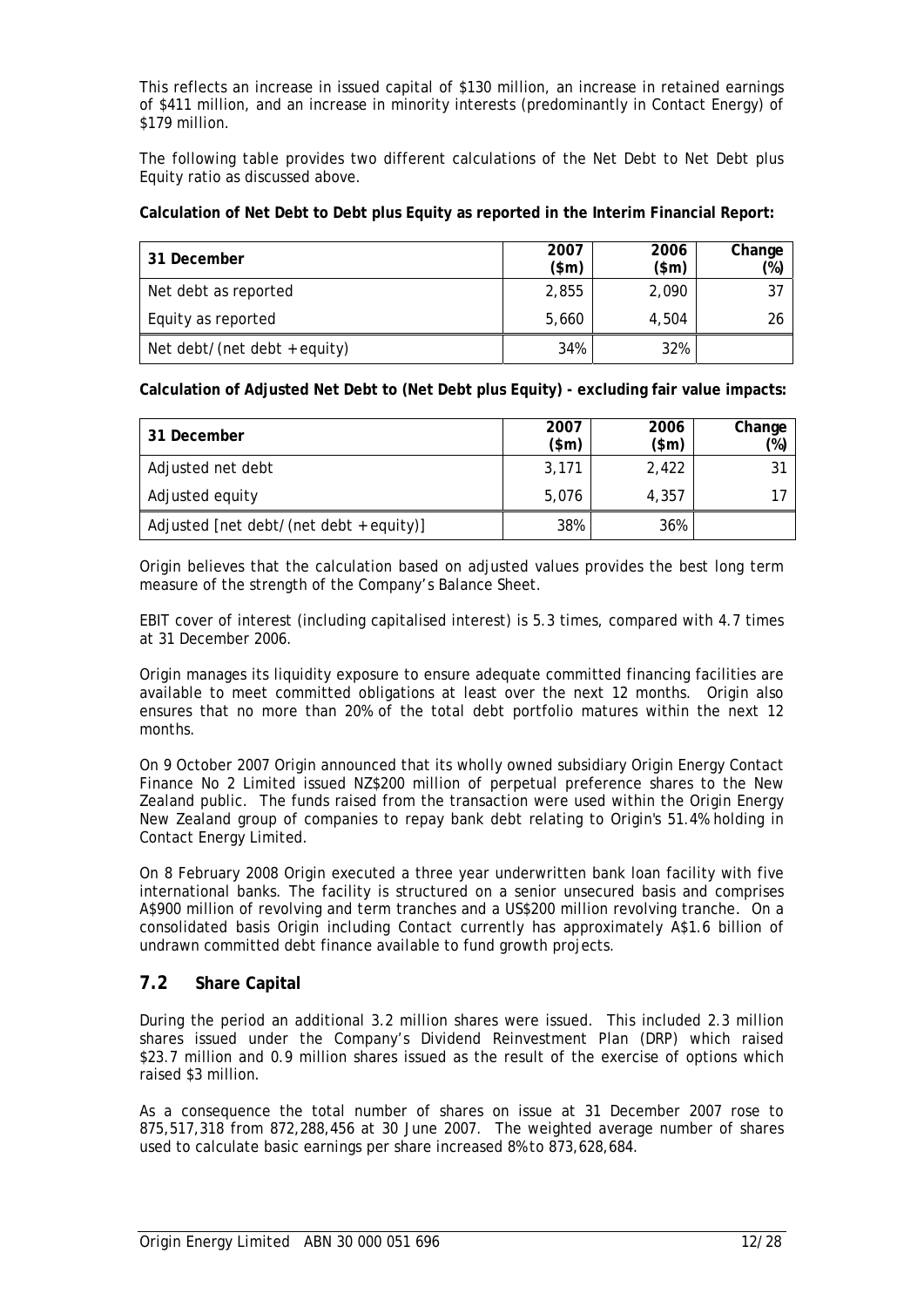## **8. Risk management**

Origin manages its risk exposure in energy and financial markets through a combination of natural hedges in the business, contracts and financial hedges. Policy limits have been approved by the Board for physical commodities or relevant variables for which there is a material risk exposure. Regular reporting is provided to the Board to review exposures and compliance with these limits.

Consistent with this policy framework Origin hedges a significant portion of its exposure to electricity and oil prices and the US dollar exchange rate.

In the electricity market Origin assesses its policy limits against a combination of profit at risk and extreme events. Origin uses a number of financial instruments to manage risks associated with its electricity retail business. This predominantly consists of swaps (which provide a fixed price for volumes) and caps (which provide a price ceiling or strike price on variable volumes and are designed to protect against extreme price variations). Within the policy limits determined as acceptable by the Board, Origin has arrangements in place to cover extreme price and demand events as well as average forecast demand for the near term.

As part of its overall risk management strategy Origin undertakes forward hedging of its oil production to reduce risks and volatility associated with fluctuation in oil price. For any period, this hedging is undertaken incrementally over the medium term, and is completed prior to any production period commencing.

As a result of this strategy, Origin had 59% of its production of oil and condensate hedged for the six months to December 2007 at an average price of US\$61 per barrel (approximately A\$80 per barrel). The average price received for sales of oil, condensate and naphtha over the period including the impact of hedging was over A\$85 per barrel – an increase of 16% compared with the prior corresponding period.

Looking forward Origin currently has approximately 53% of its anticipated production for the six months to June 2008 hedged at an average price of over US\$63 per barrel, while for the financial year ending 30 June 2009 Origin currently has approximately 43% of its anticipated production hedged at around US\$66 per barrel.

With regard to foreign exchange, Origin is prudently hedged over the next 12 months through a combination of external hedging and ongoing US dollar expenditure associated with major development projects. Origin expects that variability in the US dollar exchange rate will not have a material impact on group cash flows.

With regard to interest rates, Origin has hedged approximately 50% of its expected exposure for the six months to June 2008 and approximately 40% of its expected future exposure hedged for the 12 months ending June 2009. This includes the consolidation of Contact Energy in Origin's accounts.

## **9. People, Health, Safety & Environment**

Origin's employee numbers (excluding Contact Energy) decreased during the half year by a net 246 to 3,386. A reduction of over 500 employees as a result of the sale of the Network business and Rockgas was partially offset by increased employee numbers in the Retail business following acquisition of Sun Retail, together with increases in the Generation and the Exploration and Production businesses as the Company builds its capabilities in delivering major developments in these areas.

Origin uses as its primary safety performance measurement the industry standard measure of Total Recordable Incident Frequency Rate (TRIFR), which captures all incidents. This measure improved by 53% from 22.8 at 31 December 2006 to 10.6 at 31 December 2007. Since 30 June 2007, Origin's TRIFR has decreased from 12.3 to 10.6.

During the half year there were no significant environmental incidents and no breaches of significant environmental regulations that relate to Origin's operations.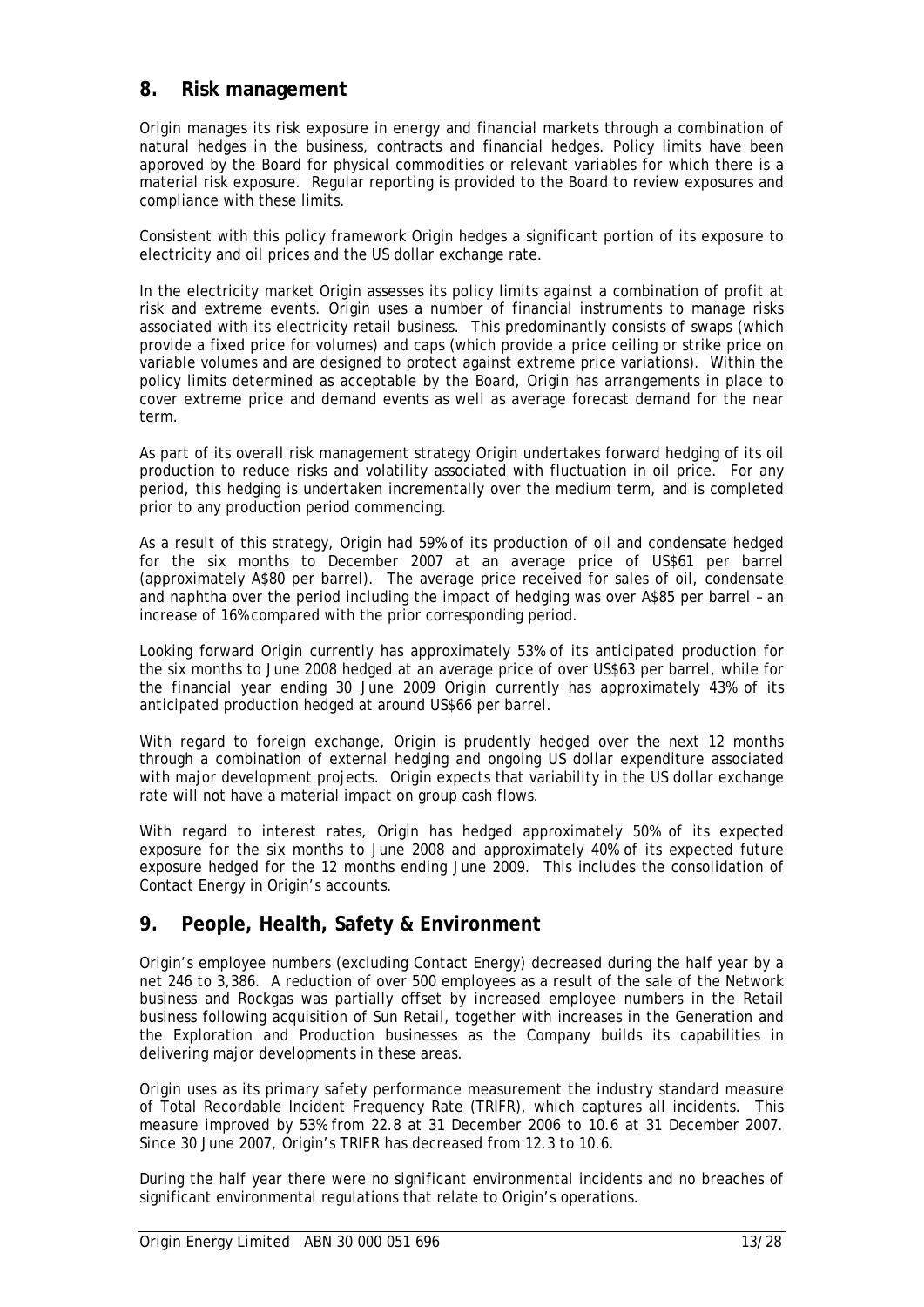There was no reported loss of time during the half year due to industrial disputes.

In December 2007, Origin was awarded Sustainable Company of the Year by Ethical Investor Magazine. The award recognises Origin's broad leadership and achievements in The award recognises Origin's broad leadership and achievements in sustainability, its workplace and community programs and the Company's commitment in providing easy and affordable green options to its customers.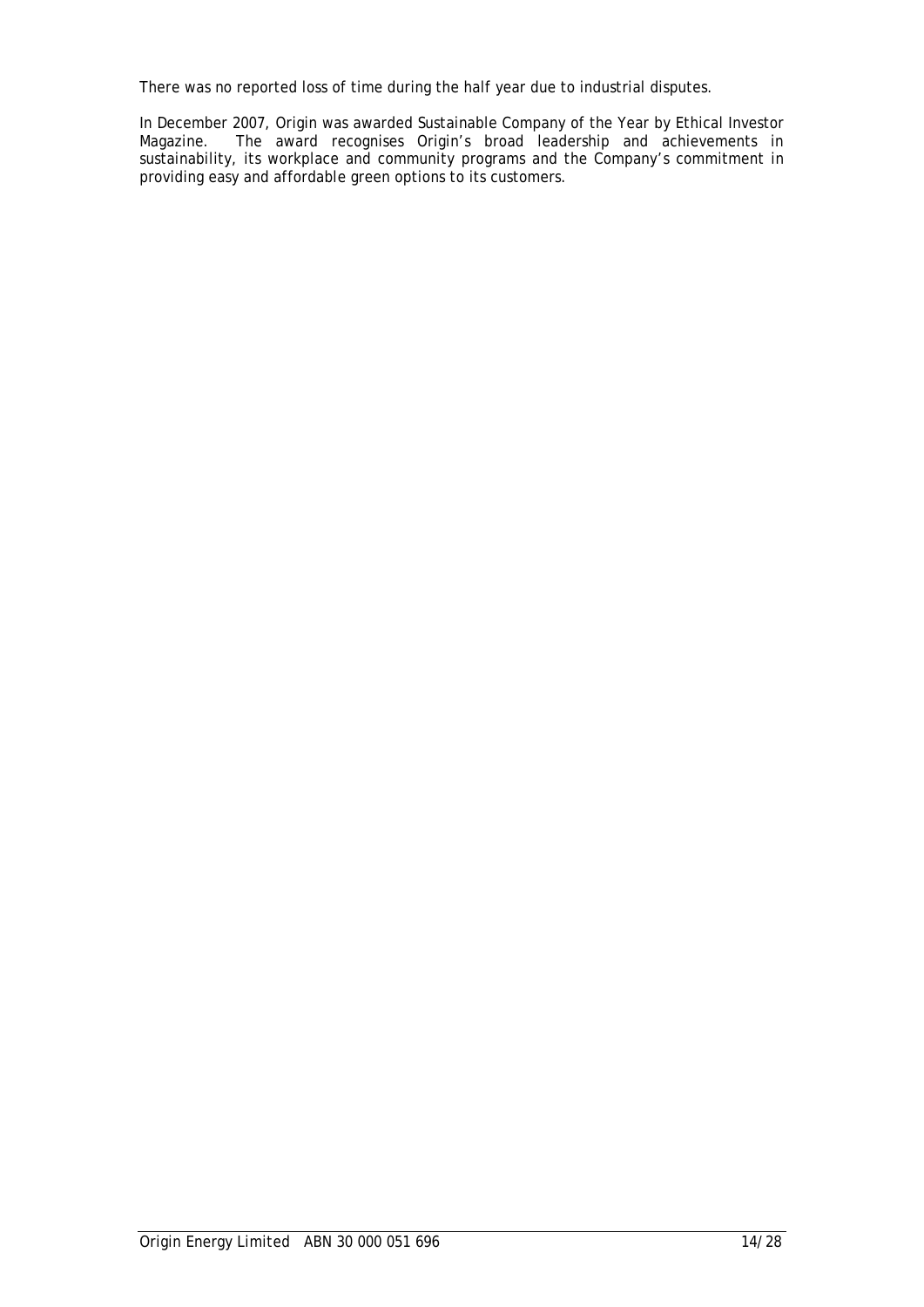## **10. Operational Review**

## **10.1 Exploration & Production**

| Half year ended 31 December | 2007<br>$(\text{5m})$ | 2006<br>\$m\$ | Change<br>$(\%)$ |
|-----------------------------|-----------------------|---------------|------------------|
| Total revenue               | 260                   | 239           | a                |
| EBITDAF                     | 133                   | 140           | (5)              |
| <b>EBIT</b>                 | 59                    | 75            | (21)             |

## **Sales Volumes**

| Half year ended 31 December | 2007 | 2006 | Change<br>(%) |
|-----------------------------|------|------|---------------|
| Natural gas (PJ)            | 39   | 38   | 3             |
| Crude oil (kbbls)           | 665  | 750  | (11)          |
| Condensate/naphtha (kbbls)  | 428  | 353  | 21            |
| LPG (ktonnes)               | 37   | 31   | 20            |
| Ethane (ktonnes)            | 1.0  | 1.1  | (16)          |
| Total (PJe)                 | 48   | 47   | 3             |

PJ = petajoules Kbbls =  $1,000$  barrels Ktonnes = 1,000 tonnes PJe = petajoules equivalent – a measure of energy content

The Exploration and Production segment achieved record production, sales volumes and revenue for the December half year, despite delays in the commissioning of the Otway Gas Project.

Growth in production from Origin's CSG and BassGas assets more than offset the anticipated decline in Origin's more mature production assets, particularly the Cooper and Perth basins.

## **10.1.1 Production, Sales and Revenues**

Details of production may be found in the Quarterly Production Report for the Quarter ended 31 December 2007, released on 31 January 2008.

Sales volumes increased by 3% to 48 PJe from 47 PJe. Sales increased from the BassGas Project (+2.4 PJe) and CSG assets (+6.2 PJe), more than offsetting declines from the Cooper Basin (-4.5 PJe), Denison Trough/Surat Basin (-0.9 PJe), onshore Otway Basin (-1.1 PJe) and the Perth Basin (-0.9 PJe).

Sales of natural gas increased by 3% as higher sales from BassGas and CSG projects offset the decline from other mature producing areas. Ethane sales were lower due to reduced demand from the major customer. Higher sales of condensate essentially offset a decline in sales of crude oil to leave combined sales of oil and condensate marginally lower at 6.2 PJe (equivalent to 1,093 kbbls compared with 1,103 kbbls of combined oil and condensate sales in the last half year). Sales of LPG increased 20% to 1.8 PJe or 37 ktonnes compared with 31 ktonnes, in the last half year. The increase in condensate and LPG sales was due to a six month contribution from the BassGas project compared to approximately four months contribution in the prior half year.

Total revenue increased by 9% as a result of aggregate higher sales volumes together with higher prices realised for oil, condensate and LPG. This more than offsets a modest decline in average gas prices (due primarily to the conclusion of a favourable gas sales contract from the Denison Trough in the prior half year which contained oil price linkages).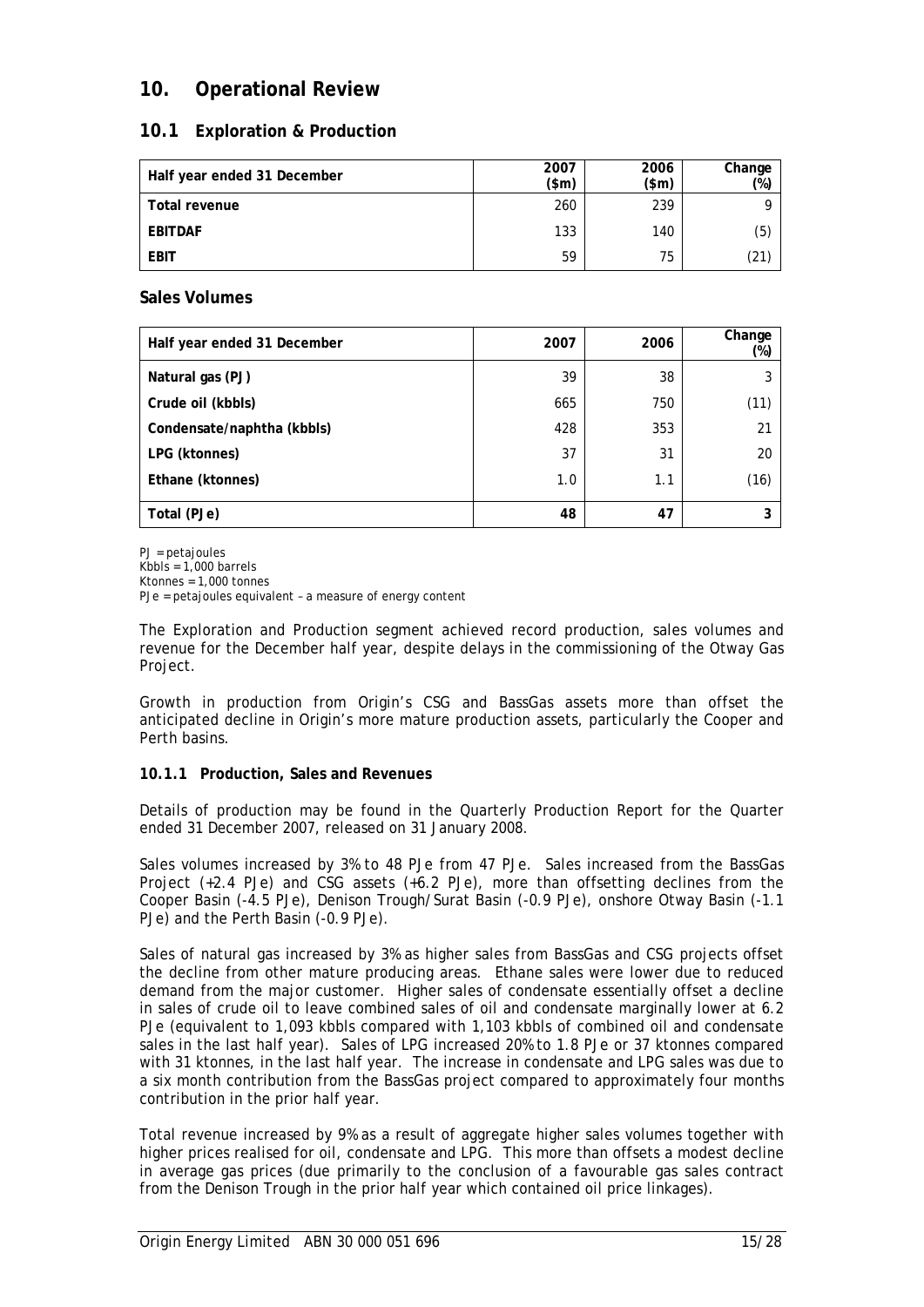### **10.1.2 Expenses**

Total costs within the Exploration and Production business increased 29% compared with the prior half year as outlined in the table below.

Exploration write-downs under the successful efforts policy increased from \$7 million to \$16 million primarily due to a continuing high level of seismic activity and the unsuccessful Moana-1 exploration well in the Taranaki Basin in New Zealand.

General production costs have risen by 34% compared with the prior half year. The increase primarily reflects a 20% increase in employee numbers, while higher recharges from Joint Ventures not operated by Origin, above Consumer Price Index (CPI) wage inflation in the Exploration and Production sector and changes in cost of goods sold also contributed to higher costs. Origin is significantly increasing its employees in the Exploration and Production segment to ensure delivery of the three-fold increase in CSG production required to meet contractual commitments between now and 2012, as well as manning and monitoring its new offshore assets such as BassGas and the Otway Gas Project.

| <b>Exploration and Production</b><br>costs | 2007<br>(\$m) | 2006<br>(\$m) | Change<br>$(\%)$ | Comments                                                                                          |
|--------------------------------------------|---------------|---------------|------------------|---------------------------------------------------------------------------------------------------|
| Royalties and tariffs                      | 30            | 31            | (3)              | Change in product mix and increase in<br>offshore product not subject to state<br>royalties.      |
| General costs (Labour, JV<br>costs, etc)   | 82            | 61            | 34               | Additional headcount, higher JV costs,<br>higher administration, change in cost<br>of goods sold. |
| Exploration write-downs                    | 16            |               | 130              | Increased largely due to write down of<br>the offshore New Zealand Moana-1<br>exploration well.   |
| <b>Total Costs</b>                         | 128           | 99            | 29               |                                                                                                   |

#### **10.1.3 Earnings**

#### **EBITDAF**

EBITDAF decreased 5% to \$133 million from \$140 million in the prior half year.

#### **Depreciation and Amortisation**

Depreciation and amortisation charges increased 19% to \$73 million from \$61 million. This reflects a full six months of production from the BassGas Project (and hence depreciation of its asset base), growth in production and associated depreciation in Origin's CSG projects and increased depletion charges in the Perth Basin following a reserves write-down in June 2007.

#### **EBIT**

As a consequence of the above factors EBIT was \$59 million, a decrease of 21% compared with the previous half year.

#### **10.1.4 Producing Assets**

#### **Coal Seam Gas (Queensland)**

Compared with the last half year production has increased by 56% to 16.9 PJ from 10.8 PJ, and now exceeds Origin's share of production from the Cooper Basin of 13.4 PJe.

Origin's equity share of CSG reached 100 TJ/d in mid December 2007, reinforcing the Company's position as the largest CSG producer in Australia.

At Spring Gully production continued to ramp up and achieved peak gas sales of 73 TJ/d (Origin share approximately 97%). Phase 5 of the Spring Gully project is progressing, which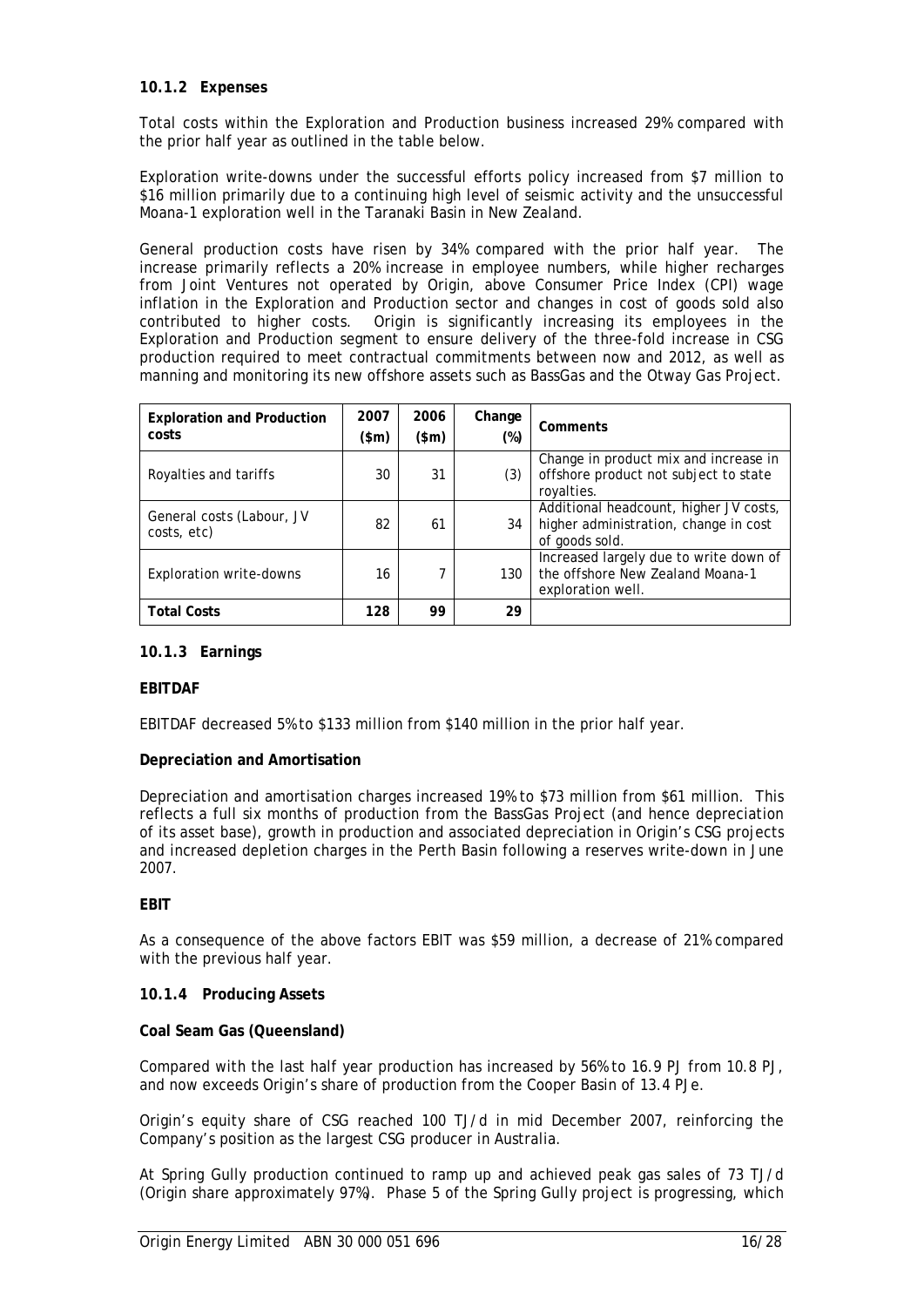is designed to increase plant processing capacity to 150 TJ/d. The reverse osmosis unit, designed to treat nine megalitres of water per day, commenced operations in late December 2007.

At Fairview the operator, Santos, announced a development and exploration program aimed at increasing production capacity to 110 TJ/d by 2009.

Gas sales from Origin's interests in CSG fields operated by Queensland Gas Company (QGC) in the Walloons area commenced during October 2007. Production from this area will service a 7 PJ per annum contract with Incitec Pivot (Origin interest 41%).

Origin approved the first major phase of its 100% owned development at Talinga in December 2007. The program includes an initial 100 wells together with gas and water processing facilities to achieve production of 90 TJ/d. The gas from Talinga will supplement supply from the Spring Gully field to meet gas demand from the Darling Downs power station (indicatively up to 44 PJ per annum for 20 years) and Rio Tinto Aluminium in Gladstone (22 PJ per annum).

#### **Bass Basin (Victoria/Tasmania)**

Production of sales gas has been restricted to around 56 TJ/d for the half year (approximately 24 TJ/d Origin share) with peak production reaching the maximum plant design capacity of 68 TJ/d.

The Yolla 3 well was shut-in for much of the half year pending remedial work which was completed in February 2008. It is anticipated that daily production rates will be higher in the second half, although a scheduled two week maintenance shut down in February will result in similar half-on-half total production volumes.

#### **Cooper Basin (Queensland/South Australia)**

Production from the Cooper Basin continued to decline during the half year in line with expectations for a mature asset. Origin's share of total production decreased 19% this half year to 13.4 PJe compared with 16.5 PJe in the prior half year. Purchases of oil and gas from third parties of 4.7 PJe were 48% higher than the 3.2 PJe in the prior half year. Margins have come under pressure in the Cooper Basin with costs remaining high despite declining production.

#### **Perth Basin (Western Australia)**

Oil production from Hovea, Jingemia and Eremia fields continued on a natural decline from around 4,400 bopd gross in mid 2007 to around 3,200 bopd gross at 31 December 2007. Origin's net share of oil production decreased by 33% from 489 kbbls to 329 kbbls for the half year.

Gas production remained flat at around 20 TJ/d. Declining gas rates from the established fields were offset with the connection of the successful Apium 2 and Beharra Springs 4 wells. The latter came on stream at a rate of 10.5 TJ/d. A fire at the Beharra Springs gas plant in late December 2007 resulted in production being shut-in. Damage was localised and the plant recommenced operations in early February 2008. It is currently producing at around 12 TJ/d.

#### **Other Producing areas**

In the Surat Basin and Denison Trough areas of Queensland Origin's share of production for the half year was 6.2 PJe compared with 6.4 PJe in the prior corresponding period, a 3% decrease. A drilling program commenced in December 2007 with the drilling of the successful Emu Apple 2 and 3 appraisal wells, both of which have been cased as future oil producing wells.

Production from the onshore Otway Basin continued to decline with total production of 0.4 PJe compared with 1.5 PJe in the prior half year. This reflected the cessation of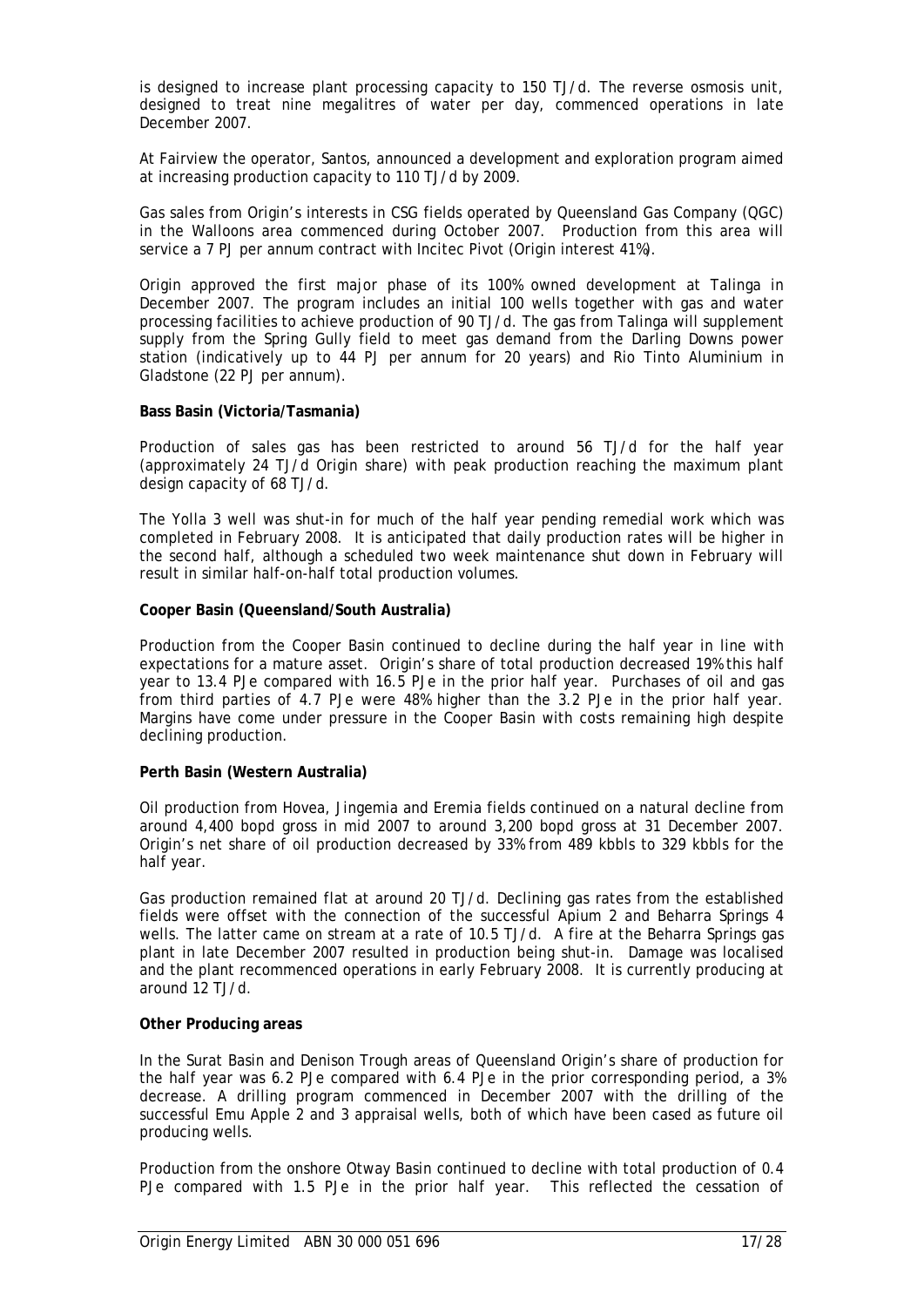production from the Ladbroke Grove field and the continuing natural decline of the remaining conventional gas fields in the area.

#### **10.1.5 Development Projects**

#### **Otway Gas Project (Victoria/Tasmania)**

Construction of the Otway Gas Project was completed in September 2007 and commissioning activities have commenced. After a brief period production was halted to address issues uncovered as part of the commissioning process. The plant recommenced commissioning in early February.

#### **Kupe Gas Project (New Zealand)**

Steady progress has been made on the Kupe Gas Project in New Zealand. The well head platform jacket and topside were successfully installed in December 2007. Installation of the offshore pipeline and umbilical is largely complete while drilling of the three production wells has commenced and is proceeding to plan.

#### **10.1.6 Exploration**

Origin has continued to pursue an active exploration program in Australia and New Zealand.

Seismic data has been acquired in the Bonaparte Basin in Western Australia, the offshore Northland Basin in New Zealand, the Bass Basin and Gippsland Basin in offshore Victoria. Interpretation of seismic surveys completed last year in the Bass, Otway and Canterbury basins is continuing.

During the half year Origin participated in the drilling of 119 exploration, appraisal, and development wells across its areas of interests, of which 92 were cased for future production. In addition, three development wells are currently being drilled as part of the Kupe Gas Project in New Zealand.

An active drilling program is planned in the 2007/08 financial year, including 81 CSG wells, 28 wells in the Cooper Basin, three wells in the Surat Basin, two exploration wells in the Perth Basin, and three Kupe development wells.

#### **10.1.7 Acquisitions/Divestments**

#### **Swift Assets (New Zealand)**

In December 2007 Origin entered into an agreement with Swift Energy New Zealand to acquire certain of Swift's New Zealand assets for a consideration of approximately NZ\$115 million. This included its two main producing areas in the onshore Taranaki Basin, some additional permits and inventory.

Under a separate arrangement between Contact Energy and Origin Energy, Contact Energy will contribute approximately NZ\$54 million of the total purchase price for the right to own and develop the Ahuroa field as an underground gas storage facility and purchase the remaining gas and LPG reserves in the Ahuroa reservoir.

#### **Halladale and Blackwatch fields**

In February 2008 Origin announced the acquisition of Woodside Petroleum Limited's 62.5% interest in the exploration permits containing the Halladale and Blackwatch fields off the south west Victorian coast for \$13.6 million. These fields are estimated to contain a contingent resource of 55 PJe of recoverable gas and condensate and the acquisition takes Origin's interest in the fields to 100%. The fields have the potential to be developed through extended reach drilling from shore, and also have the potential in the future to be used for gas storage. The acquisition will add to Origin's integrated portfolio strategy and will provide added flexibility in managing the gas requirements of the company in southern Australian markets.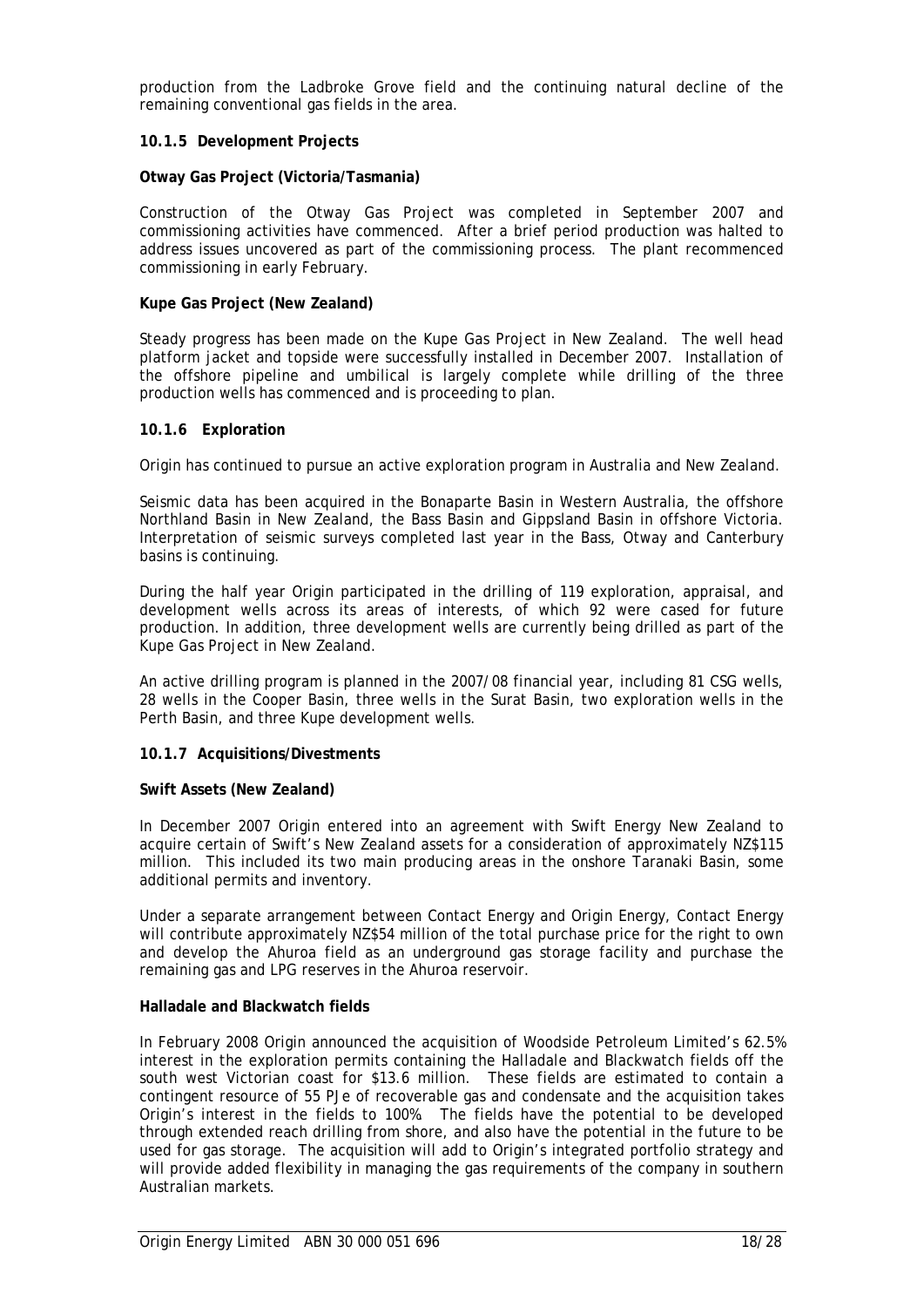## **10.2 Generation**

| Half year ended 31 December | 2007<br>(\$m) | 2006<br>$(\$m)$ | Change<br>(%) |
|-----------------------------|---------------|-----------------|---------------|
| <b>Total revenue</b>        | 43            | 56              | (23)          |
| <b>EBITDAF</b>              | 28            | 46              | (38)          |
| <b>EBIT</b>                 | 20            | 54              | (63)          |

\* Adjusted for sale of the cogeneration sites with the Networks business

#### **Sales Volumes**

| Half year ended 31 December | 2007 | 2006 | Change (%)   |
|-----------------------------|------|------|--------------|
| Total Sales (GWh)           | 667  | 801  | $\mathbf{L}$ |

Earnings in the Generation segment for the half year were considerably lower than the prior corresponding period. Operating performance of the business was steady with the reduction in EBITDAF reflecting the transition of the Mt Stuart power station from being an externally contracted plant to being contracted internally to Origin's Retail segment following the termination of the Enertrade PPA in the prior half year. Under the Enertrade PPA a CSER payment of \$17.5 million was received in the prior half year to offset lower electricity sales and was in addition to capacity payments. However, as an internally contracted plant in the current half year Mt Stuart receives only a standard capacity payment from the Retail segment to cover its cost of capital consistent with the treatment of Origin's other internally contracted plant. Revenues and costs resulting from its operation accrue to the Retail segment. Generation earnings have therefore reduced by approximately the value of the CSER payment of \$17.5 million.

Origin currently has an equity interest of approximately 700 MW of generation capacity in Australia, of which a majority is operated and maintained by the Company. Since May 2007, Origin has committed to construct over 900 MW of generation and has tendered for construction of an additional 500 MW. These developments will grow the Generation business significantly over the next few years, which will add value throughout the integrated business.

#### **10.2.1 Production Sales and Revenue**

Revenue for the Generation business decreased by 23% from \$56 million to \$43 million. The key driver for this decrease was the absence of the CSER payment described above, offset by higher tolling revenue following additional capital expenditure at the Ladbroke Grove and Roma power plants<sup>5</sup>, and higher energy prices reflecting higher gas supply costs passed through at the Worsley Cogeneration Plant.

Total sales volumes were down by 17%. The Ladbroke Grove power station converted to run on gas from the SESA pipeline in late 2006 consequently switching to peak operations rather than intermediate operations and reducing running time by 73%. Active management of Origin's gas and electricity portfolio also resulted in Quarantine running less than in the prior half year. This was partially offset by the Queensland merchant generators, Roma and Mt Stuart, operating more frequently to cover load at times of high electricity prices.

### **10.2.2 Earnings**

-

EBITDAF decreased by 38% from \$46 million to \$28 million, mainly due to the absence of the CSER payment described above.

<sup>&</sup>lt;sup>5</sup> During the previous year the Ladbroke Grove power station had a gas conversion and major overhaul while the Roma power station began its upgrade of electrical switchboard and exhaust systems. Tolling for these plants is based on capacity payments and reflects the funds employed at each site.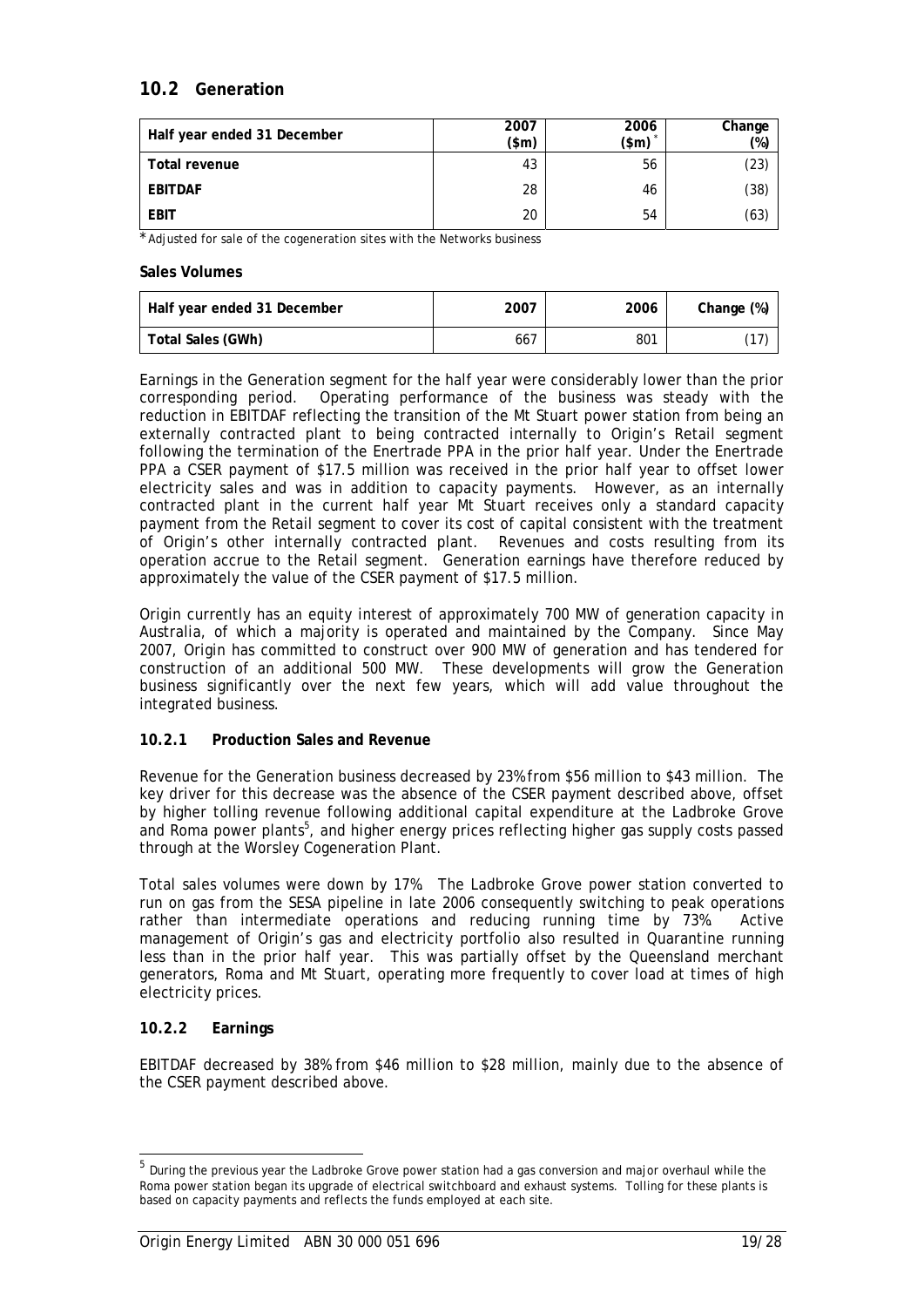Depreciation expenses of \$8 million were 24% lower than in the prior half year primarily due to an extension of plant-life for the Mt Stuart and Ladbroke Grove plants. Mt Stuart plant-life was extended on termination of the Enertrade PPA and the plant-life of Ladbroke Grove was extended following a major overhaul in October 2006.

In the half year ended 31 December 2006 a pre-tax payment received for termination of the Mt Stuart PPA with Enertrade is recorded as a significant item between EBITDAF and EBIT. The non-recurrence of this payment, combined with the factors above, leads to a significant decrease in EBIT compared with the prior period. EBIT therefore decreased by 63% from \$54 million to \$20 million.

### **10.2.3 Power Generation Developments**

Origin is currently committed to the development of over 900 MW of generation capacity in Australia, including the Company's first commitment to construct its own wind farm. The Company has also sought tenders for an additional 500 MW of gas fired generation capacity.

The Darling Downs Power Station (DDPS) project began construction in November 2007. At 630 MW, the DDPS will be Australia's largest combined cycle gas-fired power plant. The project remains on budget with expected commissioning in early 2010.

Origin also commenced construction of the 120 MW expansion of its Quarantine Power Station in December 2007. The open cycle gas-fired turbine will supplement peaking capacity in the South Australian market. The project is on budget and is scheduled to commence commissioning in December 2008.

In October 2007 Origin announced it had sought tenders for the first 500 MW of its proposed 1,000 MW Mortlake Power Station. Tender responses were received in December 2007 with the intention of making an investment decision in mid 2008.

An expansion of Mt Stuart Power Plant peaking facility was announced on 1 February 2008. Origin has committed to purchasing a 126MW 9E gas turbine from GE Energy for the development. The construction phase is expected to take 18 months with completion in mid calendar year 2009.

#### **10.2.4 Growth in Renewable Energy**

Over the first half of the financial year, Origin substantially increased its investment and commitment to Renewable Energy generation. This has included Origin taking interests in wind and geothermal projects and continuing its investments in solar technology.

In January 2008 Origin announced the acquisition of an option to source up to 590 MW of wind farms from Epuron, a subsidiary of the German company Conergy. The 30 MW Cullerin Range wind farm will be the first to be constructed and is expected to be completed during 2009. This site is well located close to infrastructure and has a capacity factor of 44% which is among the highest in Australia.

In October 2007, Origin entered into a farm-in agreement providing a 30% interest in a joint venture covering various geothermal permits in northern South Australia held by Geodynamics Limited. Origin expects to invest approximately \$150 million in the Geodynamic joint venture over the next three years.

Origin remains focussed on commercialising its SLIVER<sup>®</sup> solar photovoltaic technology. Origin has recently achieved migration of the cell design into a cheaper silicon wafer and certification by European authorities of commercial panels manufactured using SLIVER® technology. Origin is working on plans for the large scale production of SLIVER<sup>®</sup> which will enable commercial development of the product.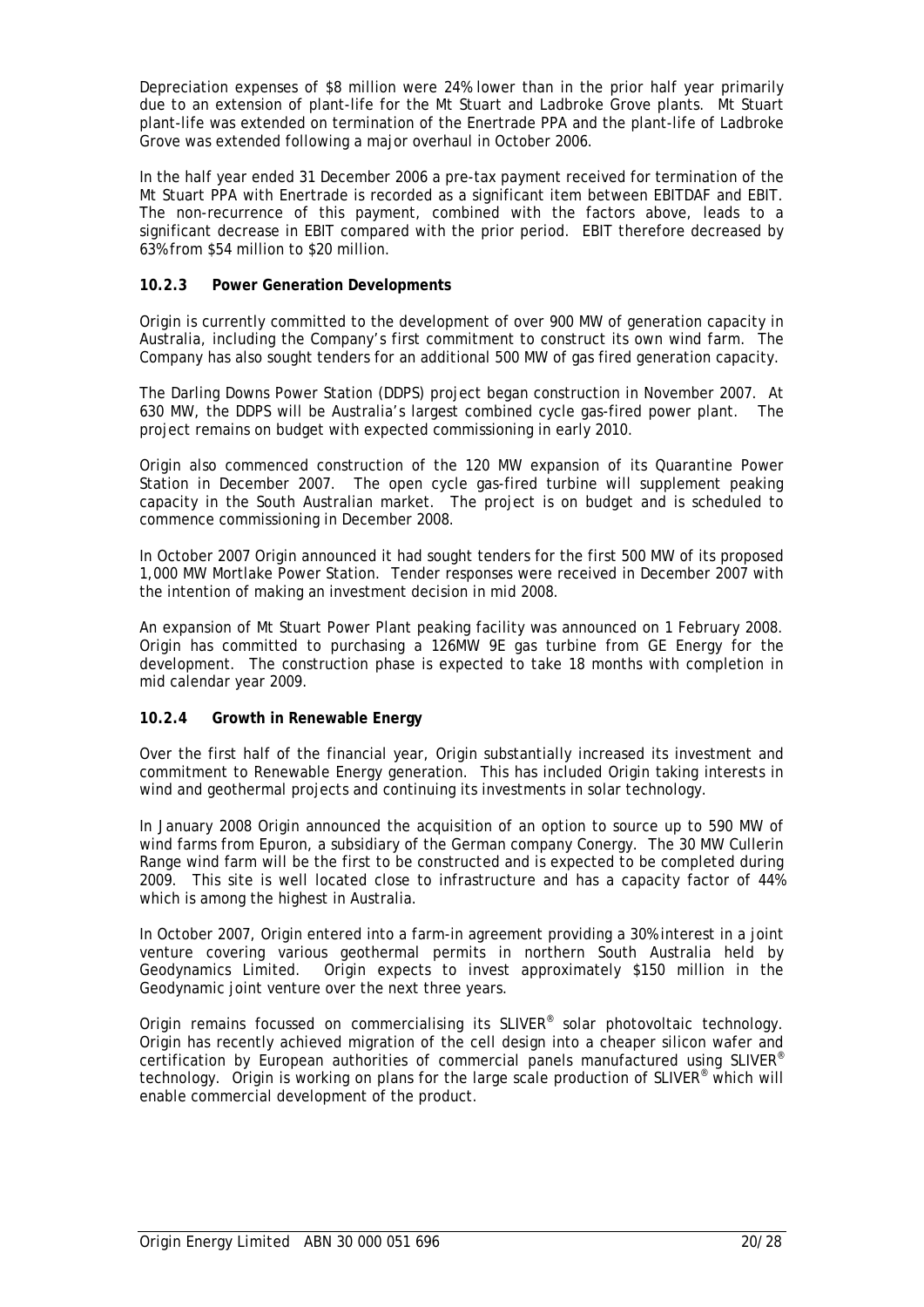## **10.3 Retail**

| Half year ended 31 December | 2007<br>\$m\$ | 2006<br>$(\$m)$ | Change<br>(%) |
|-----------------------------|---------------|-----------------|---------------|
| Total revenue               | 2,641         | 1,709           | 55            |
| <b>EBITDAF</b>              | 201           | 166             | 21            |
| <b>EBIT</b>                 | 158           | 160             | (1)           |
| <b>Underlying EBIT</b>      | 177           | 142             | 25            |

\* Adjusted for sale of minor businesses as part of the sale of the Networks business

During the six months to December 2007 the Retail segment has successfully progressed integration of the Sun Retail acquisition into existing operations, increased its customer numbers by over 21,000 accounts across natural gas, electricity and LPG and maintained its clearly established leadership position in green energy accounts with over 33% market share of accredited GreenPower accounts. Sales volumes and revenues were records for the first half, while margins were lower as a result of higher electricity, gas and LPG purchasing costs. The Sun Retail business is performing to expectation in the high energy price environment and will further increase contribution in the second half once the transitional services agreement with Energex concludes and all services are migrated onto Origin systems in April 2008.

An adjusted measure, Retail Underlying EBIT, is used to help describe operational results and excludes changes in fair value of financial instruments and certain costs associated with the integration of Sun Retail which are one-off in nature. This provides a transparent understanding of operational performance as the difference between EBITDAF and Underlying EBIT is only depreciation and amortisation expenses.

#### **10.3.1 Sales and Revenue**

During the period, the Retail segment recorded revenues of \$2.6 billion, an increase of 55%. This was driven mostly by the integration of the Sun Retail business in Queensland, which was acquired in February 2007 and added over 890,000 customers across electricity and LPG. The business will be fully integrated into existing operations at the end of April 2008.

Performance is discussed and referenced to the commodity product splits in the table below.

| Half year ended 31 December 2007                         | Natural Gas   | Electricity     | <b>LPG</b>  |
|----------------------------------------------------------|---------------|-----------------|-------------|
| Revenue (\$m)                                            | 481 $(+2%)$   | $1,768$ (+101%) | 289 (-4%)   |
| Gross Profit (\$m)                                       | $61$ (-18%)   | 258 (+48%)      | 62 (-20%)   |
| EBITDAF (\$m)                                            | 177 (+29%)    | 24 (-18%)       |             |
| Underlying EBIT (\$m)                                    | $164$ (+31%)  | 13 (-24%)       |             |
| Sales - (PJ)                                             | $67$ (+2%)    |                 |             |
| Sales - (TWh)                                            | $15.5$ (+86%) |                 |             |
| Sales - (ktonnes)                                        |               |                 | 234 (-10%)  |
| Total Sales (PJe)                                        | $67$ $(+2%)$  | 56 (+86%)       | 12 (-10%)   |
| Customer accounts ('000) - (Change from<br>30 June 2007) | 883 (-0.6%)   | $1,824$ (+0.5%) | $354 (+5%)$ |

**Performance metrics by product and variance from prior half year**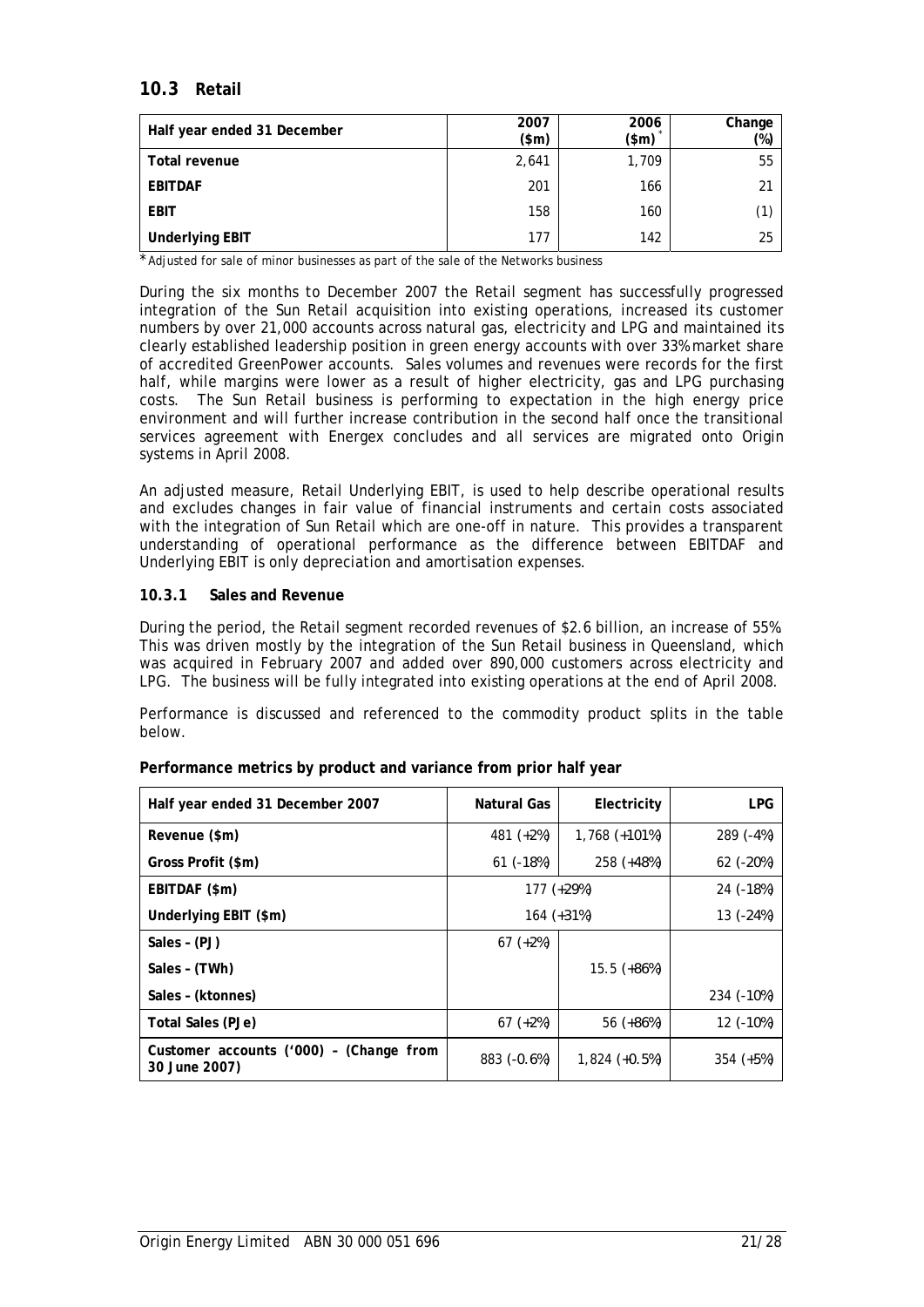### **Electricity**

Compared to December 2006 electricity customer numbers increased by 86% to 1.8 million, sales volumes increased by 86% to 15.5 TWh and revenues increased 101% to \$1,768 million, all predominantly as the result of the acquisition of Sun Retail. Gross Profit increased by 48% as the additional contribution from Sun Retail was partially offset by high and flat wholesale electricity purchase prices and a lack of volatility across Origin's entire electricity business during the period. Average gross margin across the electricity business therefore declined from 20% to 15%.

Origin uses a number of financial instruments to manage risks associated with its electricity retail business. This predominantly consists of swaps (which provide a fixed price for volumes) and caps (which provide a price ceiling or strike price) on variable volumes and are designed to protect against extreme price variations. When the pool price exceeds the strike price of the cap Origin receives payments to compensate for high prices, however will not receive any payout if prices are below the strike price of the cap.

By structuring its electricity hedge book in this fashion Origin retains exposure to low prices while protecting the business from extreme losses. However, a period of high average prices with low volatility will result in higher purchase prices without payouts from its cap products, resulting in an increase in Origin's average purchase price for electricity.

The combination of high average prices and low volatility was particularly evident in the first three months of the financial year. Higher volatility towards the end of the six month period to 31 December 2007 partially reversed this effect.

The trend towards lower average wholesale prices following the easing of drought conditions in Queensland and an observed increase in price volatility throughout January and February point towards more favourable purchasing costs in the second half of the financial year. Lower purchasing costs, combined with gas and electricity tariff increases that took effect from 1 January 2008 in Victoria, are expected to result in higher gas and electricity margins in the second half. This should result in margins for the full year to 30 June 2008 being similar to margins experienced in the year ended 30 June 2007.

#### **Natural Gas**

-

Natural gas sales volumes increased marginally from 66  $PJ^6$  to 67 PJ. This was mainly the result of increased sales to large commercial customers and power generators, and was partially offset by reduced usage from residential customers as a result of warmer weather during winter in Victoria and South Australia. Revenues of \$481 million were 2% higher than last half year (\$470 million<sup>6</sup>) reflecting the increase in gas sales volumes. Gross Profit declined 18% from \$74 million to \$61 million reflecting sales mix (a higher percentage of low margin sales to large customers) and higher wholesale gas costs, the impact of which was accentuated by the need to seek additional sources of gas following the delay of the Otway Gas Project.

#### **Market Churn – Electricity and Natural Gas**

Origin has consistently adopted the approach of maintaining customer account numbers in the face of market churn without unnecessarily escalating churn activity. Origin again demonstrated discipline in this area, winning 236,000 new accounts across its gas and electricity businesses to record a net increase of 4,000 accounts. This compares to the prior half year in which Origin won 197,000 accounts and increased account numbers by 5,000.

Origin has been able to effectively manage a significant increase in the total number of churning customers, following the introduction of full retail contestability into the Queensland electricity market where Origin recently acquired Sun Retail. Notwithstanding

<sup>6</sup> Gas volumes and revenues in the half year to 31 December 2006 have been revised to include some trading sales which were previously excluded due to the low margin attached. Certain trading sales which represent a direct pass through of production at a zero effective margin remain excluded from the statistics reported here.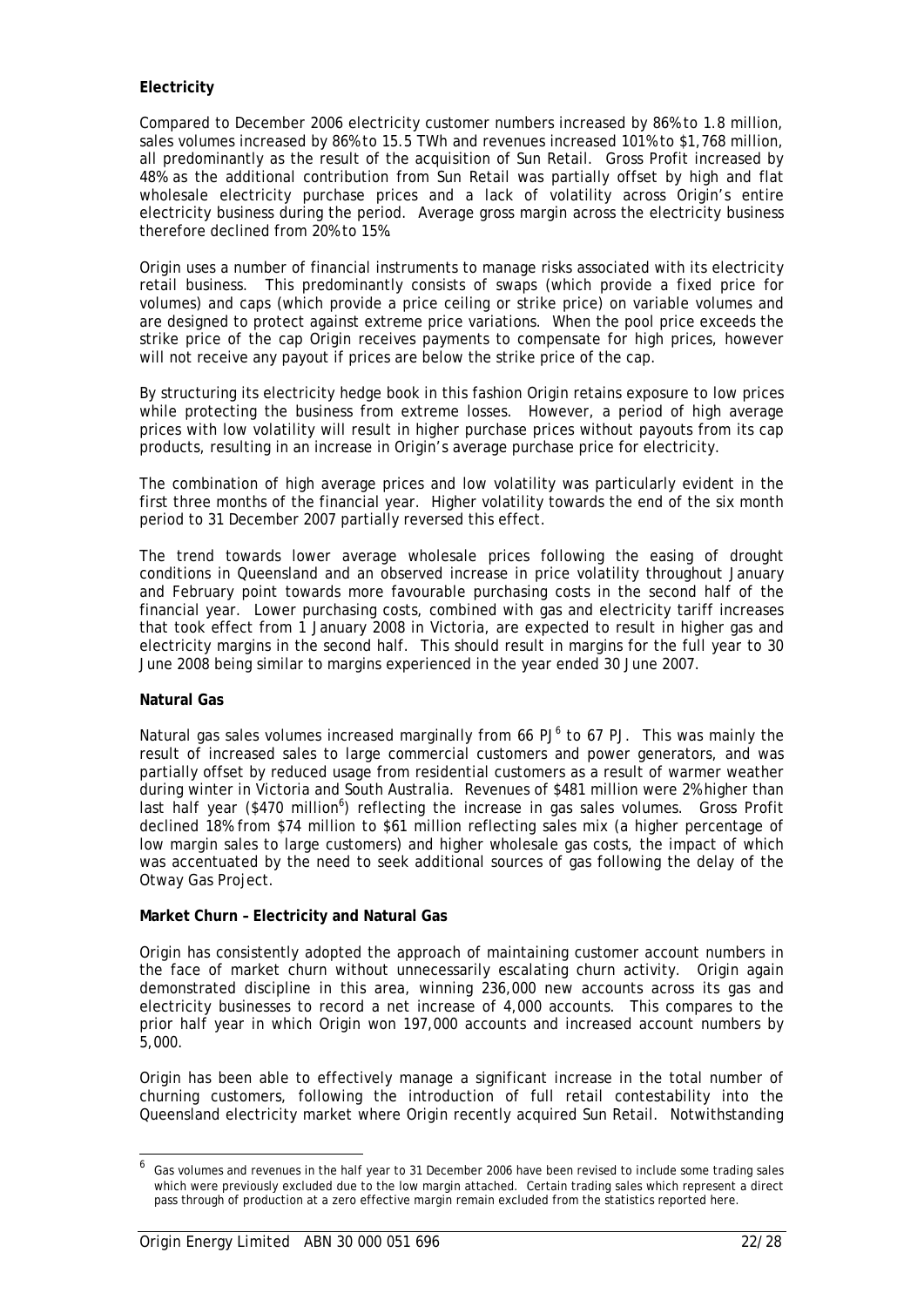this increase, cost to serve per customer has benefited because of a reduction in the average rate of churn across Origin's entire customer base.

The six months to December 2007 was characterised by a decline in churn in New South Wales, Victoria and South Australia as higher wholesale prices reduced the margins available to competing retailers. Churn rates in Queensland have been within expectations with an initial peak in churn levels reflecting pre-contracting activity by new entrants occurring before July, followed by door knocking activity over the last six months.

In Queensland Origin recorded a net loss of 24,000 accounts. While gross losses amounted to 77,000 customers during the half year, investment in acquisition, retention and brand building activities in that state resulted in 53,000 new accounts. These losses have been offset by gains in electricity customers in South Australia and New South Wales, where Origin now has over 260,000 electricity accounts.

During the period Origin increased its dual fuel accounts by approximately 48,000 from 790,000 in June 2007 to 838,000 in December 2007. Origin also increased its GreenPower accounts by 34% to 361,000 signed green customers (as discussed in Section 10.3.2).

At the end of the period Origin had around 2,707,000 customer accounts across electricity and natural gas. This compares with 2,703,000 accounts in June 2007 and with 1,840,000 in December 2006.

Origin continues to pursue a number of initiatives to optimise its acquisition and retention costs, and to manage the impact of high levels of churn on margins.

#### **Cost to serve - Electricity and Natural Gas**

The total cost to serve for Origin's gas and electricity retail business increased by around 27% from \$112 million to \$142 million on a customer base which expanded by 47% as discussed above. The increase in account numbers largely reflects the acquisition of the Sun Retail business in Queensland, together with an active campaign to maintain customer account numbers on a national basis.

Origin's cost to serve per customer for its retail gas and electricity business declined 13% across the two half year periods, from \$61 per customer to \$53 per customer. This reflected both scale advantages following the acquisition of Sun Retail and lower average churn rate across Origin's customer base. Origin includes within its retail cost to serve all costs associated with servicing and maintaining customers, all churn and customer acquisition and retention costs, and an allocation of corporate costs.

#### **Electricity and Natural Gas Margins**

Financial performance in the gas and electricity retail businesses is compared on the basis of EBITDAF and Underlying EBIT. Underlying EBIT excludes the impact of fair value adjustments to financial instruments, and excludes one-off payments associated with the acquisition of the Sun Retail business, thereby best reflecting the half year on half year operational performance of the business.

EBITDAF across the gas and electricity business increased by 29% from \$137 million to \$177 million while the EBITDAF margins decreased from 10.2% to 7.9%. This predominantly reflected high and flat wholesale electricity prices and higher gas purchasing costs as discussed above.

Retail Underlying EBIT across electricity and natural gas increased 31% from \$126 million to \$164 million reflecting the same factors as above and an increase in Depreciation and Amortisation charges from Sun Retail in line with increased earnings. Margins at this level decreased from 9.3% to 7.3%.

Higher energy purchasing costs, has been recognised by regulators and is reflected in decisions to increase tariffs in Victoria from 1 January 2008 by an average of 13% and a draft decision to increase retail tariffs in Queensland, from 1 July 2008, by an average 7%.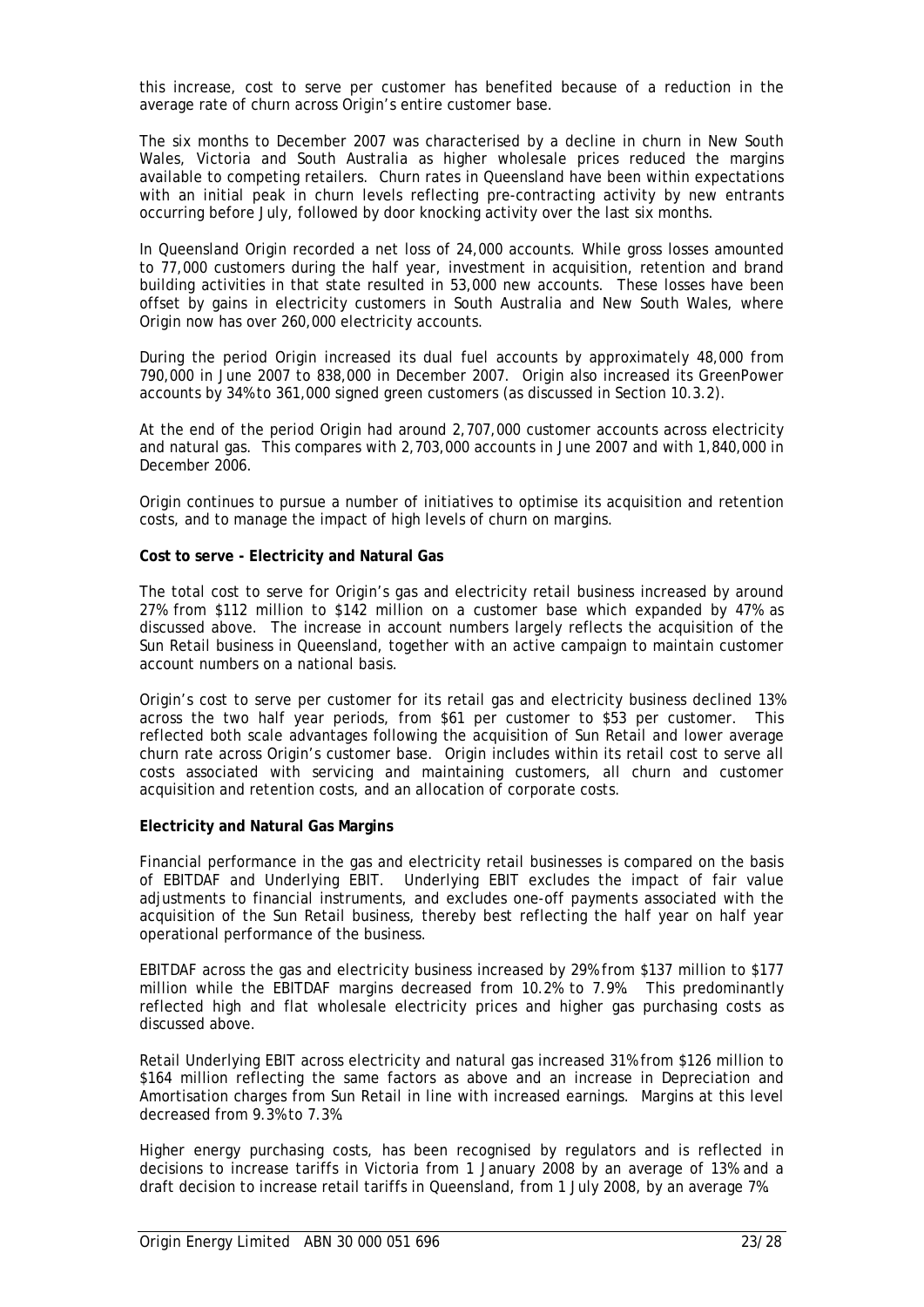The LPG business recorded sales volumes of 234 ktonnes, 26 ktonnes or 10% lower than the previous half year. After adjusting for the sale of Rockgas and the purchase of Sun Retail, underlying sales volumes were up 4%.

Despite the 10% decrease in sales volumes, sales revenue decreased by only 4% to \$289 million as the business managed to partially pass on to customers higher wholesale purchasing costs. A rising wholesale price environment places pressure on margins due to the lag in recovery of purchasing costs. As a result EBITDAF for the LPG business of \$24 million was 19% lower than the previous half year, reflecting both the smaller scale of the business and the challenging wholesale purchasing environment.

Total costs for the LPG business decreased by 20% from \$48 million to \$38 million. This reflected rationalisation of operations, the sale of Rockgas and the acquisition of Sun Retail LPG, and active cost management of the business. LPG accounts increased by approximately 18,000 from June 2007, primarily due to an increase in indirect customers and customers using residential exchange programs in New South Wales.

#### **10.3.2 Green Energy**

Origin continues to maintain market leadership of accredited GreenPower products with around 361,000 signed green energy customers (272,000 electricity and 89,000 gas). As at September 2007 the Company had 33%<sup>7</sup> market share of accredited GreenPower products, more than double Origin's nearest competitor.

Last year Origin led a successful consortium in bidding for the Adelaide Solar City Project. Adelaide Solar City combines solar power, smart metering, energy efficiency and new approaches to electricity pricing for more energy sustainable communities. In October 2007 the project commenced offering discounted products that are supported by the Federal Government funding of the Solar Cities program.

The Company continues to invest in, and grow its solar installation business. Sales of gridconnected solar photovoltaic installations grew strongly during the period with over 200% increase in unit sales and 470% in PV watts. Origin introduced to the market an innovative solar hot water product, which allows customers to add solar panels to its existing gas or electricity system.

Origin's Carbon Reduction Scheme<sup>™</sup> (CRS) was successfully launched in March 2007 and allows companies to either reduce their emissions by purchasing offsets or to generate offset products to on-sell. Since then Origin has been securing channel partners and developing marketing, processes and reporting capabilities. The CRS is cost effective, transparent and externally verified and enables the development of a wide range of carbon offset products for various applications. Recently Origin has entered into an agreement with GE for the supply of carbon offsets for the Eco Mastercard and Customfleet Green Lease program in Australia.

In November 2007, Origin's GreenPower products once again achieved the highest ranking in Green Electricity Watch (a representative group of environmental NGOs, and led by the Australian Conservation Foundation). This is the fourth time that a selection of Origin's products have been recognised as market leading by the Green Electricity Watch.

 7 Source: GreenPower Website Quarterly Report (September 2007).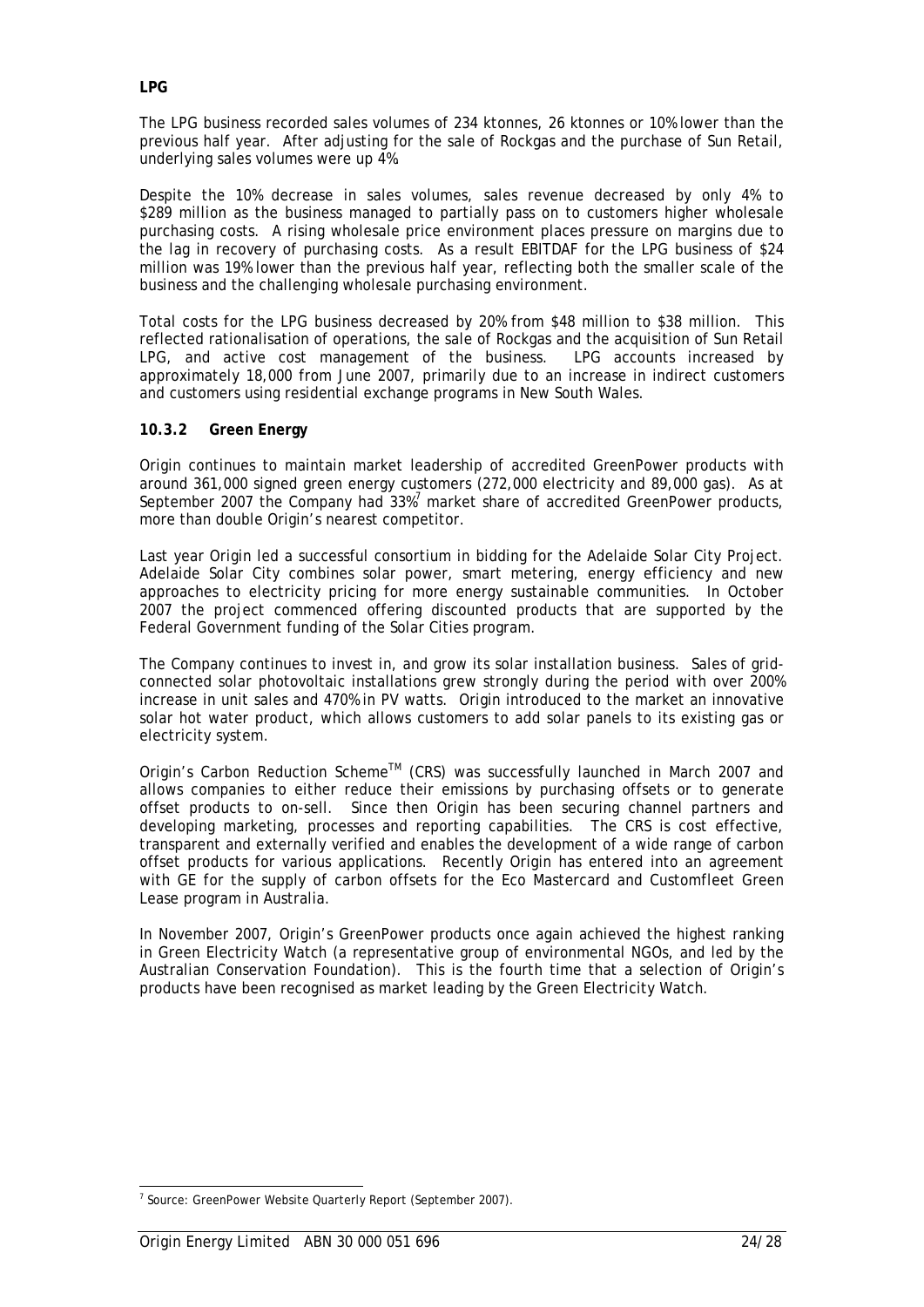## **10.4 Contact Energy**

| Half year ended 31 December | 2007<br>\$m\$ | 2006<br>$(\text{5m})$ | Change<br>(%) |
|-----------------------------|---------------|-----------------------|---------------|
| Total revenue               | 965           | 849                   | 14            |
| EBITDAF                     | 246           | 238                   |               |
| EBIT                        | 171           | 178                   | (4)           |

**Performance of operations** 

| Half year ended 31 December             | 2007    | 2006    | Change (%) |
|-----------------------------------------|---------|---------|------------|
| Electricity Generated (GWh)             | 5,874   | 5,597   | 5          |
| <b>Customer Electricity Sales (GWh)</b> | 4,064   | 3,950   | 3          |
| Gas Sales (PJ)                          | 8.8     | 6.1     | 44         |
| LPG Sales (Tonnes)                      | 45,913  |         |            |
| <b>Electricity Customers</b>            | 514,000 | 511,000 |            |
| <b>Gas Customers</b>                    | 74,000  | 76,000  | (3)        |
| <b>LPG Customers</b>                    | 33,000  |         |            |
| <b>Total Customers</b>                  | 621,000 | 587,000 | 6          |

Origin owns a 51.4% interest in Contact Energy of New Zealand and consolidates 100% of Contact Energy in accordance with Australian accounting standards. The interests attributable to minority shareholders are recognised as Minority Interests in the Financial Statements.

A financial report entitled "Management discussion of unaudited consolidated financial results for the six months ended 31 December 2007" was issued by Contact Energy to the New Zealand Stock Exchange on Friday 22 February 2008 and is available on Origin's website www.originenergy.com.au. That document contains details regarding Contact's financial and operating performance during the period, including comparisons to the performance of Contact Energy in the prior half year.

In consolidating Contact Energy's results, Origin has used an average exchange rate for the period of NZ\$1.15 to the A\$, compared with NZ\$1.17 to the A\$ for the prior half year.

On consolidation Contact Energy contributed \$246 million to Origin's EBITDAF, 4% higher than the prior half year of \$238 million. Significant operating factors that contributed to the financial performance for the six months ended 31 December 2007 were:

- an increase in electricity generation;
- an increase in total electricity revenue, driven by 3% increases in both volume and price of retail sales;
- operating revenue and costs increased as a result of the addition of the Rockgas LPG business purchased from Origin; and
- a 20% increase in the average per unit cost of natural gas.

At the EBIT level Origin has consolidated \$171 million from Contact Energy for the six months ended 31 December 2007, compared with \$178 million in the prior corresponding period. The 2007 result includes two significant items. These are a benefit of \$18 million pre-tax from the sale of geothermal rights in the Mokai geothermal field and one-off costs of \$27 million pre-tax associated with the closure of the New Plymouth power station. Together these items amount to a net \$9 million charge against EBIT, more than accounting for the observed \$7 million reduction in EBIT compared with the prior period.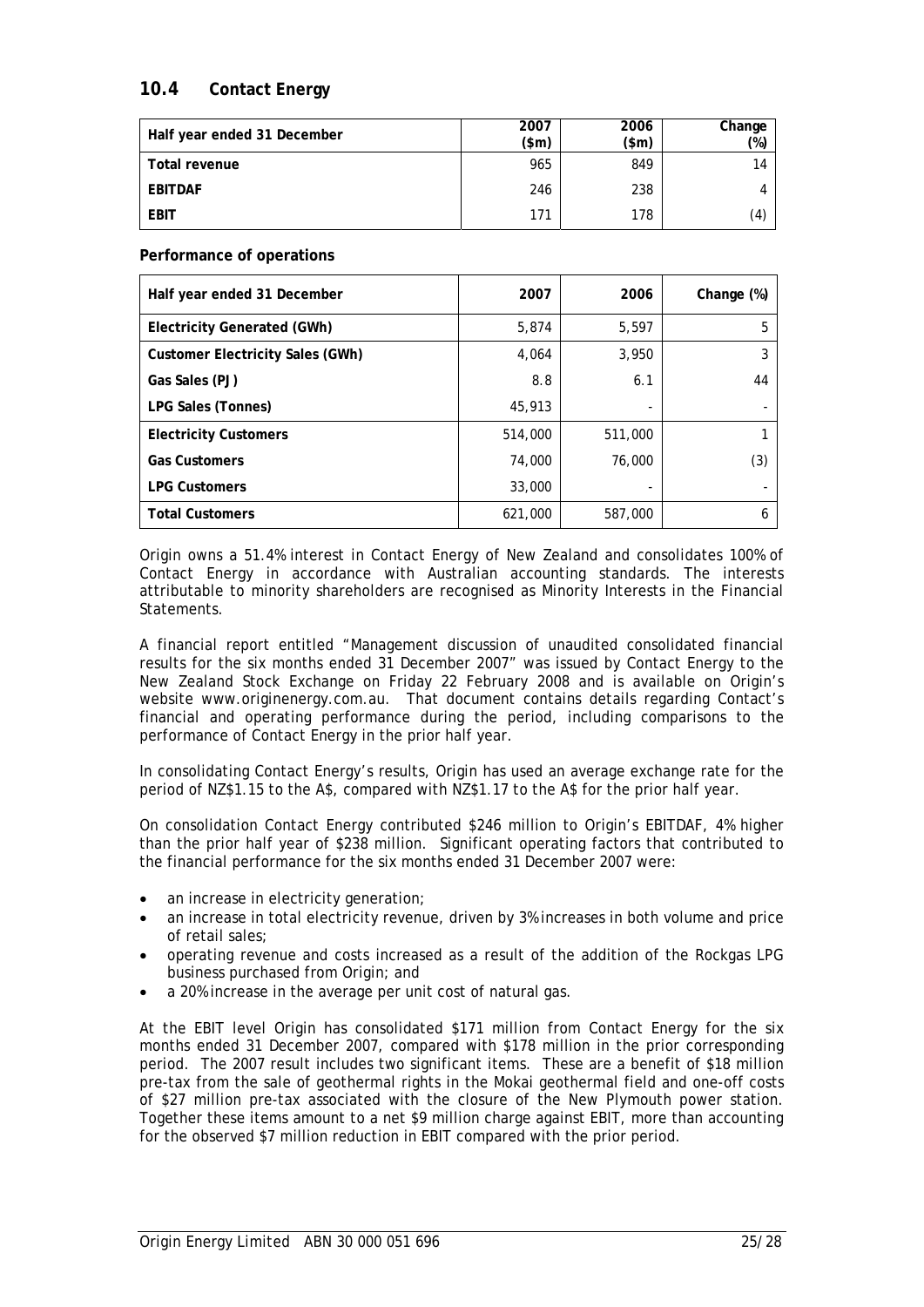## **10.5 Networks (Discontinued Business)**

| Half year ended 31 December | 2007<br>\$m\$ | 2006<br>(\$m) |
|-----------------------------|---------------|---------------|
| Total revenue               | -             | 99            |
| <b>EBITDAF</b>              | -             | 16            |
| <b>EBIT</b>                 | 225           | 15            |

The sale of the Networks business was settled in two tranches in late June and early July 2007. It made no contribution to the operational performance of the business in the six months to 31 December 2007.

The current half year contribution noted against EBIT in the table above represents the before-tax profit on sale and has been treated as a significant item. It is included in the calculation of Statutory Profit, but has been excluded from the calculation of Underlying Profit.

loni <sup>lec</sup>Cenn

H Kevin McCann Chairman

Sydney, 27 February 2008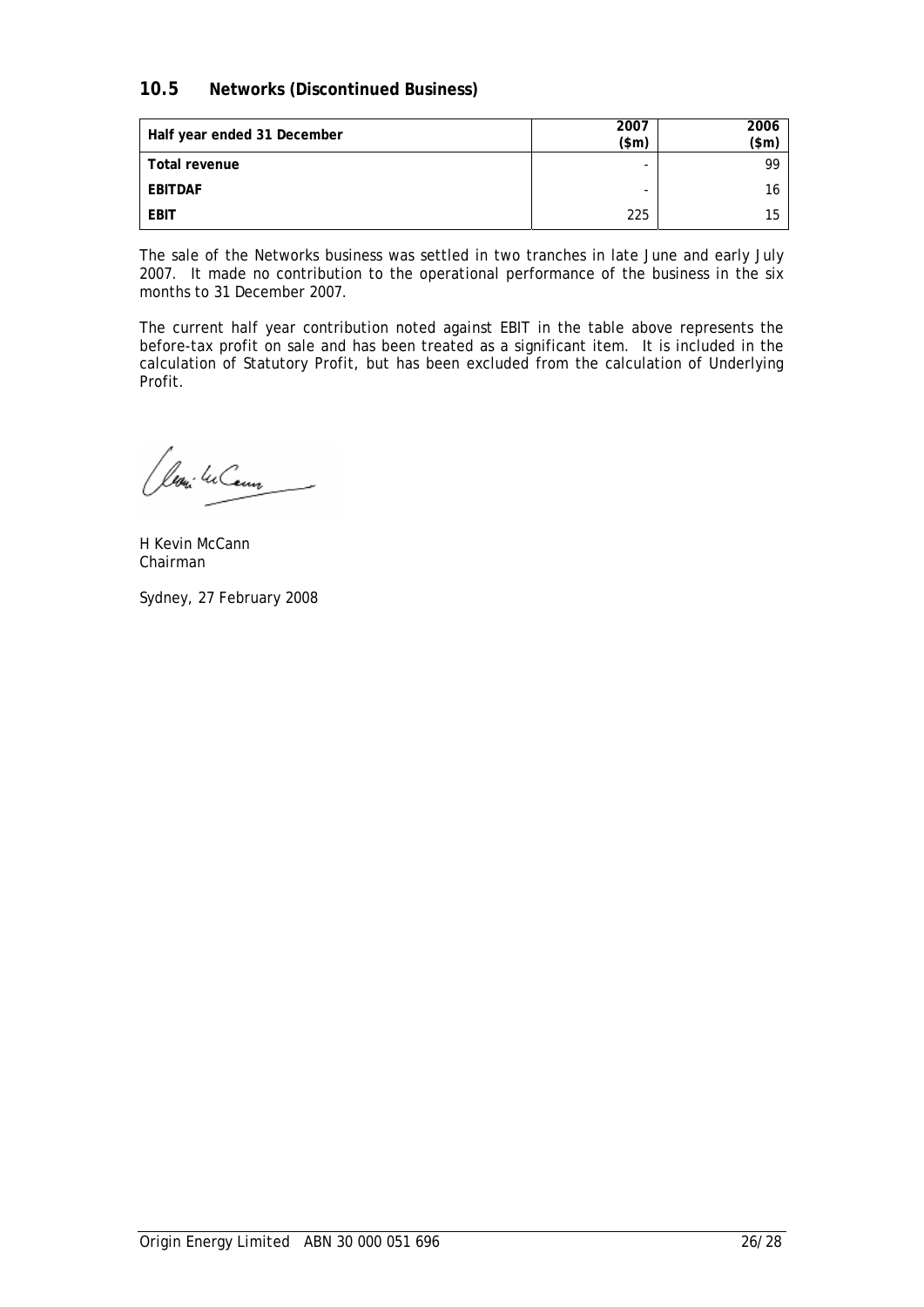# **11. Origin Energy Key Financials**

| Half year ended 31 December                                          | 2007<br>\$m\$   | 2006<br>\$m\$ | Change<br>$(\%)$ |
|----------------------------------------------------------------------|-----------------|---------------|------------------|
| Total external revenue                                               | 3,817           | 2,865         | 33               |
| EBITDAF <sup>8</sup>                                                 | 608             | 590           | 3                |
| EBIT                                                                 | 634             | 482           | 31               |
| Profit after tax                                                     | 384             | 286           | 34               |
| Minority Interests                                                   | 49              | 53            | 6                |
| <b>Statutory Profit</b>                                              | 335             | 233           | 44               |
| <b>Underlying Profit</b>                                             | 200             | 207           | (3)              |
| Free cash flow <sup>9</sup>                                          | 259             | 267           | (3)              |
| OCAT ratio <sup>10</sup> including CAPWIP (12 months to 31 December) | 10.1%           | 10.5%         | n/a              |
| OCAT ratio <sup>10</sup> excluding CAPWIP (12 months to 31 December) | 11.8%           | 12.2%         | n/a              |
| Average Funds Employed including CAPWIP (12 months to 31 December)   | 7,612           | 6,251         | 22               |
| Average Funds Employed excluding CAPWIP (12 months to 31 December)   | 6,473           | 5,395         | 20               |
| Capital expenditure (including acquisitions)                         | 714             | 320           | 123              |
| Total assets                                                         | 12,310          | 9,232         | 33               |
| Adjusted total assets <sup>11</sup>                                  | 10,836          | 8,885         | 22               |
| Net debt                                                             | 2,855           | 2,090         | 37               |
| Adjusted net debt <sup>11</sup>                                      | 3,171           | 2,422         | 31               |
| Shareholders equity                                                  | 5,660           | 4,504         | 26               |
| Adjusted shareholders equity <sup>11</sup>                           | 5,076           | 4,357         | 17               |
| <b>Key Ratios</b>                                                    |                 |               |                  |
| Earnings per share - Statutory                                       | 38.3¢           | 29.0¢         | 32               |
| Earnings per share - Underlying                                      | 22.9¢           | 25.7¢         | (11)             |
| Free cash flow per share <sup>8</sup>                                | 29.60           | 33.1C         | (11)             |
| Total dividend per share                                             | 12 <sub>0</sub> | 10¢           | 20               |
| Net asset backing per share                                          | \$6.47          | \$5.26        | 23               |
| Adjusted net asset backing per share <sup>11</sup>                   | \$5.80          | \$5.09        | 14               |
| Net debt to debt plus equity                                         | 33.5%           | 31.7%         | n/a              |
| Adjusted net debt to debt plus equity <sup>11</sup>                  | 38.4%           | 35.7%         | n/a              |
| Interest cover <sup>12</sup>                                         | 5.3x            | 4.7x          | n/a              |
| Segment Analysis (EBITDAF) <sup>8</sup>                              |                 |               |                  |
| Exploration & Production                                             | 133             | 140           | (5)              |
| Generation                                                           | 28              | 46            | (38)             |
| Retail                                                               | 201             | 166           | 21               |
| Contact Energy                                                       | 246             | 238           | 4                |
| EBITDAF <sup>8</sup>                                                 | 608             | 590           | 3                |
| Networks (discontinued)                                              |                 | 16            |                  |

**Example 2**<br>Bearnings before interest, tax, depreciation, amortisation, significant items and change in fair value of financial

instruments from continuing operations. 9 Free cash flow is defined here as cash available to fund distributions to shareholders and growth capital. It includes deductions for stay-in-business capital, interest and tax.<br>
<sup>10</sup> OCAT Ratio = (OCAT - interest tax shield) / funds employed.<br>
<sup>11</sup> Adjusted to exclude impact of derivative financial instruments.<br>
<sup>12</sup> EBIT/Interes